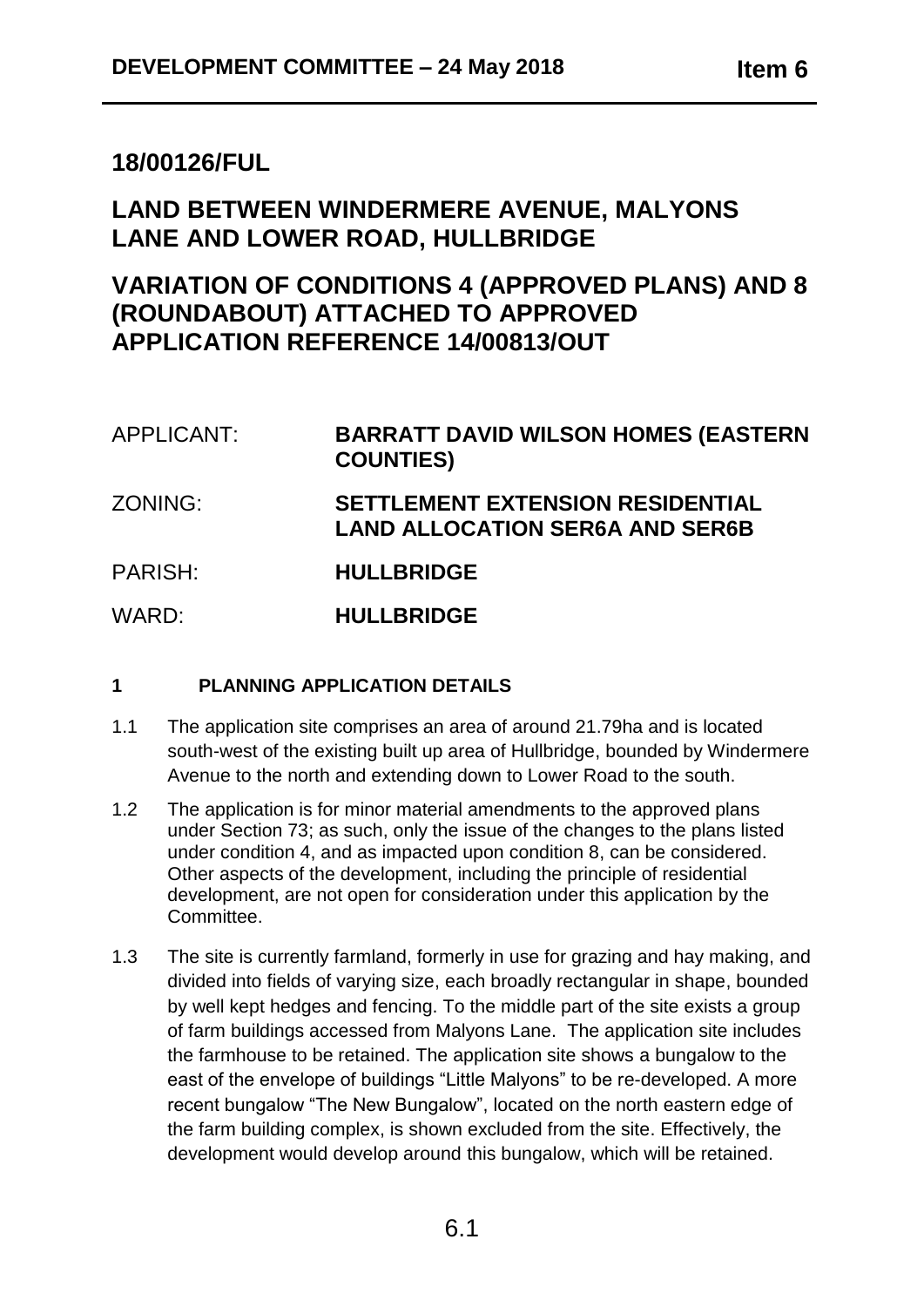- 1.4 The farm is now vacated and the site boundaries and the group of buildings are contained by mesh security fencing. The hedgerow and trees to the southern boundary with Hullbridge Road were removed in February this year ahead of the bird nesting season.
- 1.5 Within the envelope of farm buildings are four telecommunications masts.
- 1.6 The site slopes downhill from Windermere Avenue to the north down to Lower Road at the southern edge of the site. The topography of the site varies from its highest point at some 22 metres *above ordnance datum* (AOD) in the northern part of the site to the lowest point at some 5 metres AOD towards the southern boundary of the site with Lower Road.
- 1.7 This southern boundary of the site is now open with a shallow ditch.
- 1.8 A group of trees located in the verge along Windermere Avenue just outside the northern boundary of the site comprising one field maple, two oaks and six hawthorn trees are the subject of tree preservation order TPO/00006/07.
- 1.9 The site is crossed west to east by public footpaths 2 and 7, which extend from Malyons Lane through the farm buildings area westwards to Highlands Road.
- 1.10 The majority of the site falls within the parish of Hullbridge. Two areas of the application site south-west and north-west of the envelope of farm buildings are sited within the parish of Rawreth. The administrative area for Rayleigh Town Council extends west of Hullbridge Road as far as the junction with Watery Lane to within 40m of the south west corner of the application site.
- 1.11 Following the adoption of the Allocations Plan in February 2014, the application site is allocated for residential development under policy SER6a and SER 6b as an extension to the settlement of Hullbridge.
- 1.12 The site has outline planning permission for 500 dwellings as approved on 18 January 2017, under application reference 14/00813/OUT. The application permission is subject to a number of planning conditions, and is also tied to a legal agreement to provide infrastructure and mitigation arising from the impact of the development.
- 1.13 Condition 4 of the outline permission follows best practice and lists the plans considered as part of the assessment of the outline application and upon which the Council based the outline decision. This is encouraged as best practice in order to facilitate subsequent variations to the application that may arise from time to time; and to provide a formal process to allow for the determination of revisions focused on the changes to the plans and any implications under section 73 of the Town and Country Planning Act, without the need to reconsider a new application in its entirety.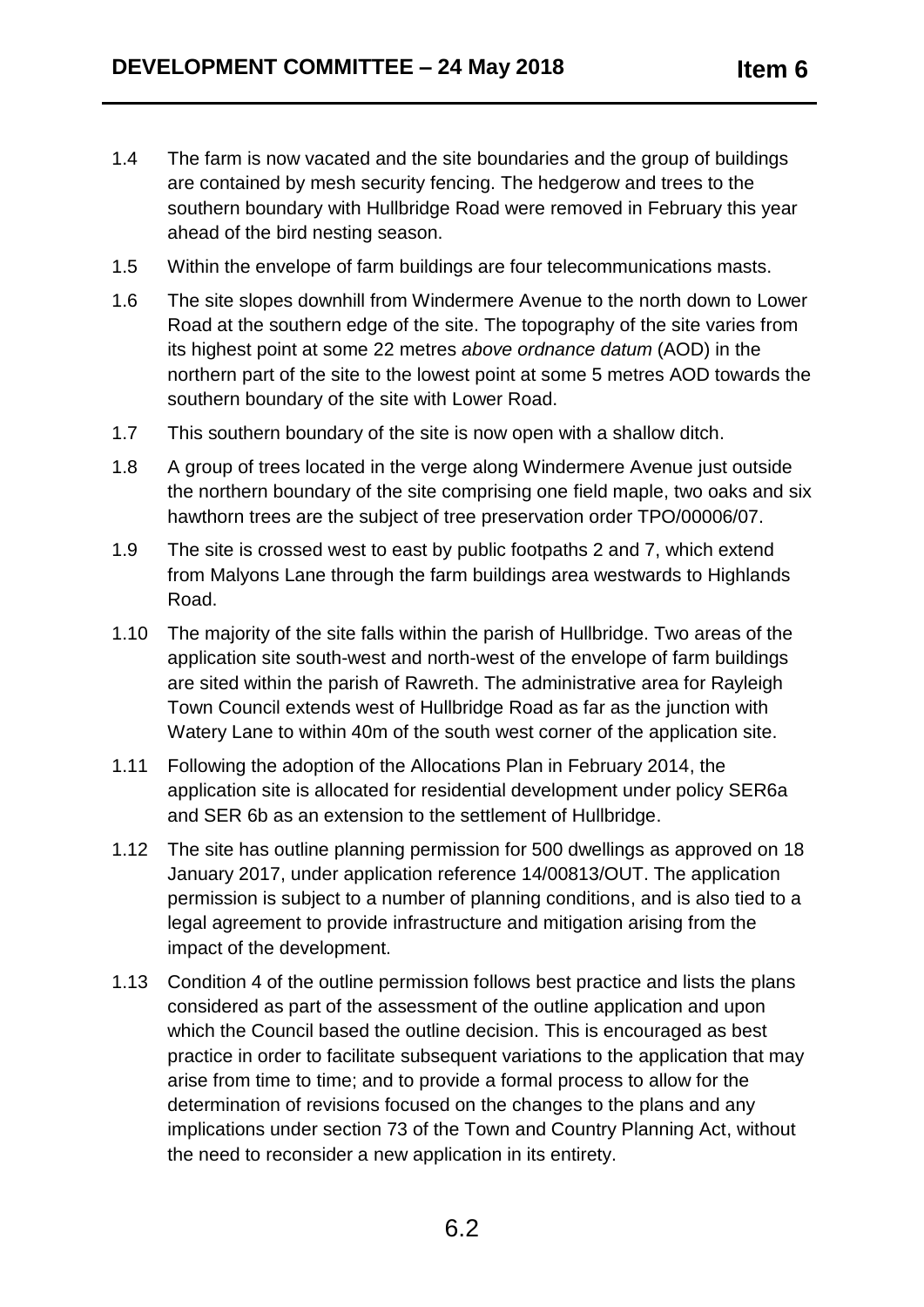- 1.14 Condition 8 requires a roundabout junction, giving access to the approved development on Hullbridge Road, to be provided prior to the commencement of the housing areas and in accordance with the specific drawing considered. This was a recommendation of the County Highway Authority that this new site access would act as the main access to the site for the construction activity as well as the homes as they are constructed.
- 1.15 In the pre-application discussions that preceded the submission of the reserved matters application, Ward Members requested consideration be given to the provision of a bus stop layby to the northern side of Hullbridge Road on the approach to the new roundabout from the direction of Rayleigh. This change has led to an alteration of the approved plans for the roundabout, and subsequently meant that the terms of reference to condition 8 are outdated.
- 1.16 This application is made under Section 73 of the Town and Country Planning Act 1990 for a new planning permission with a revised condition 4 to change the list of approved plans that the development may be implemented in line with, substituting those previously approved for the roundabout with those now proposed incorporating the inclusion of the bus stop. The revised roundabout design also necessitates the revision of condition 8 of the outline permission, which requires the roundabout to be provided in accordance with the previously approved drawing**.**
- 1.17 As the application is made for minor material amendments to the approved plans under Section 73, only the issue of the changes to the plans listed under condition 4, and as impacted upon condition 8 can be considered. Other aspects of the development, including the principle of the development, are not open for consideration under this application.
- 1.18 Should it be determined that the alterations are minor and otherwise acceptable a new planning permission would be issued with a revised list of plans. Any outstanding planning conditions would be re-imposed. The Local Planning Authority can also consider whether other conditions should be imposed, but only where necessary in relation to the amendments applied for.
- 1.19 In the event of permission being granted, a decision notice describing the new permission would be issued, setting out all of the conditions relating to it. To assist with clarity, decision notices for the grant of planning permission under Section 73 should also repeat the relevant conditions from the original planning permission, unless they have already been discharged.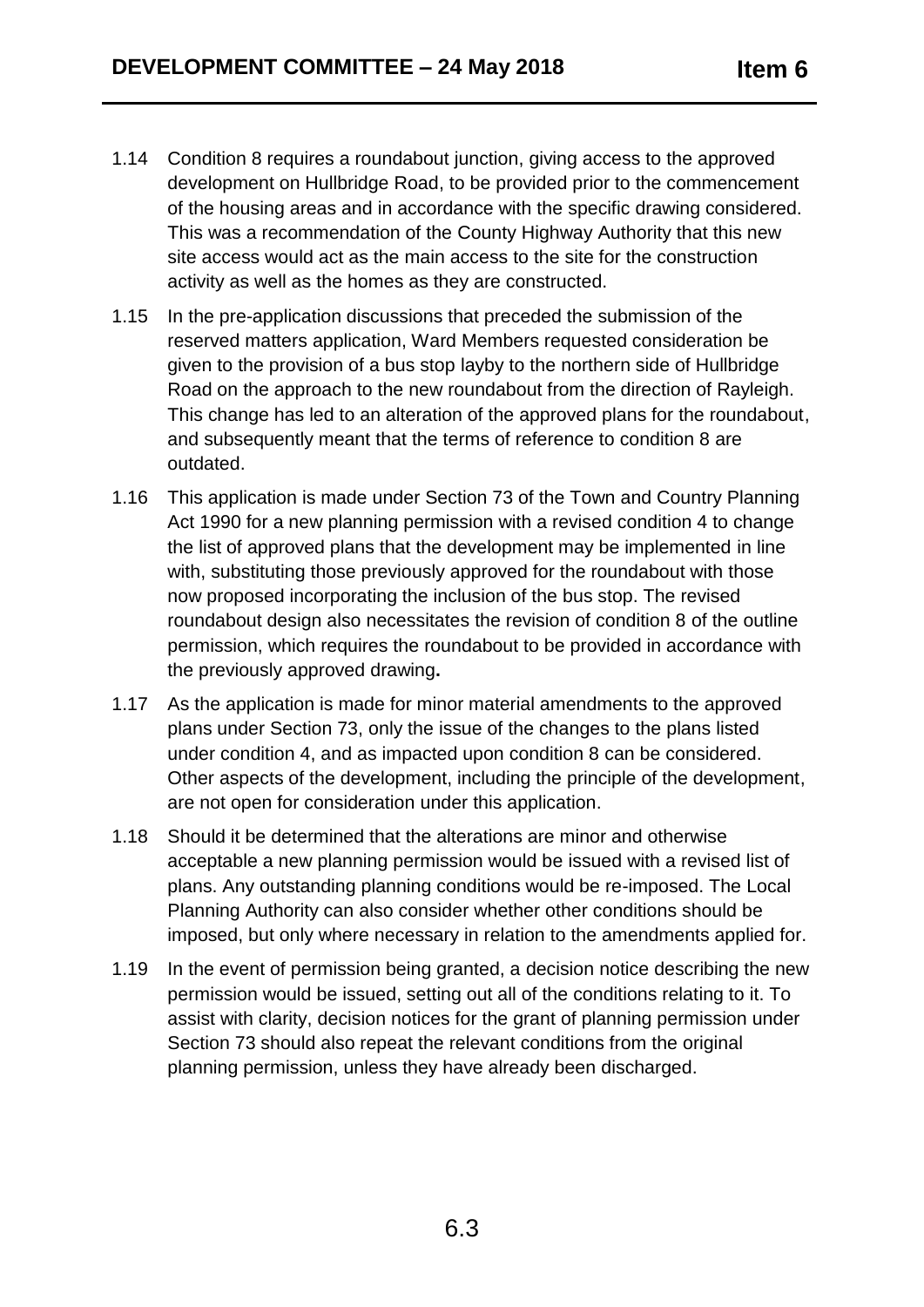# **2 RELEVANT PLANNING HISTORY**

- 2.1 The site excludes an area to the north western corner of the allocation that was the subject of an outline application for 18 No. houses, including siting and access, refused permission for reasons of Green Belt, inadequate unmade highway network serving the site, on street parking, inadequate garden, lack of social infrastructure and a layout out of character with Windermere Avenue on 8 August 2005 under application reference 05/00400/OUT.
- 2.2 The site includes part of the allocation and site that was the subject of an outline application for 14 No. houses refused permission for reasons of Green Belt, Coastal Protection Belt, too low density and inadequate unmade highway network serving the site, on 12 June 2007 under application reference 07/00132/OUT. The more recent history is set out below.
- 2.3 Application No. 14/00813/OUT

Outline application for development of 500 dwellings, together with associated access, car parking, landscaping open space and related works.

Permission granted 18 January 2017.

2.4 Application No. 18/00135/REM

Application for reserved matters (in respect of layout, scale, design, external appearance, access (save for access points to the site, as shown on the approved parameters plan) and landscaping) in relation to the outline application permission 14/00813/OUT at land between Windermere Avenue, Malyons Lane and Lower Road, Hullbridge for the development of 500 dwellings together with associated access, car parking, landscaping, open space and related works.

Application pending consideration and the subject of a separate report to this meeting of the Committee.

2.5 Application No. 18/00124 / FUL

Application for removal of condition 38 (Bridleway) attached to approved application reference: 14/00813/OUT

Application pending consideration and the subject of a separate report to this meeting of the Committee.

2.6 Application No.18/00126/ FUL

Variation of conditions 4 (approved plans) and 8 (roundabout) attached to approved application reference: 14/00813/OUT.

This application is the subject of this report.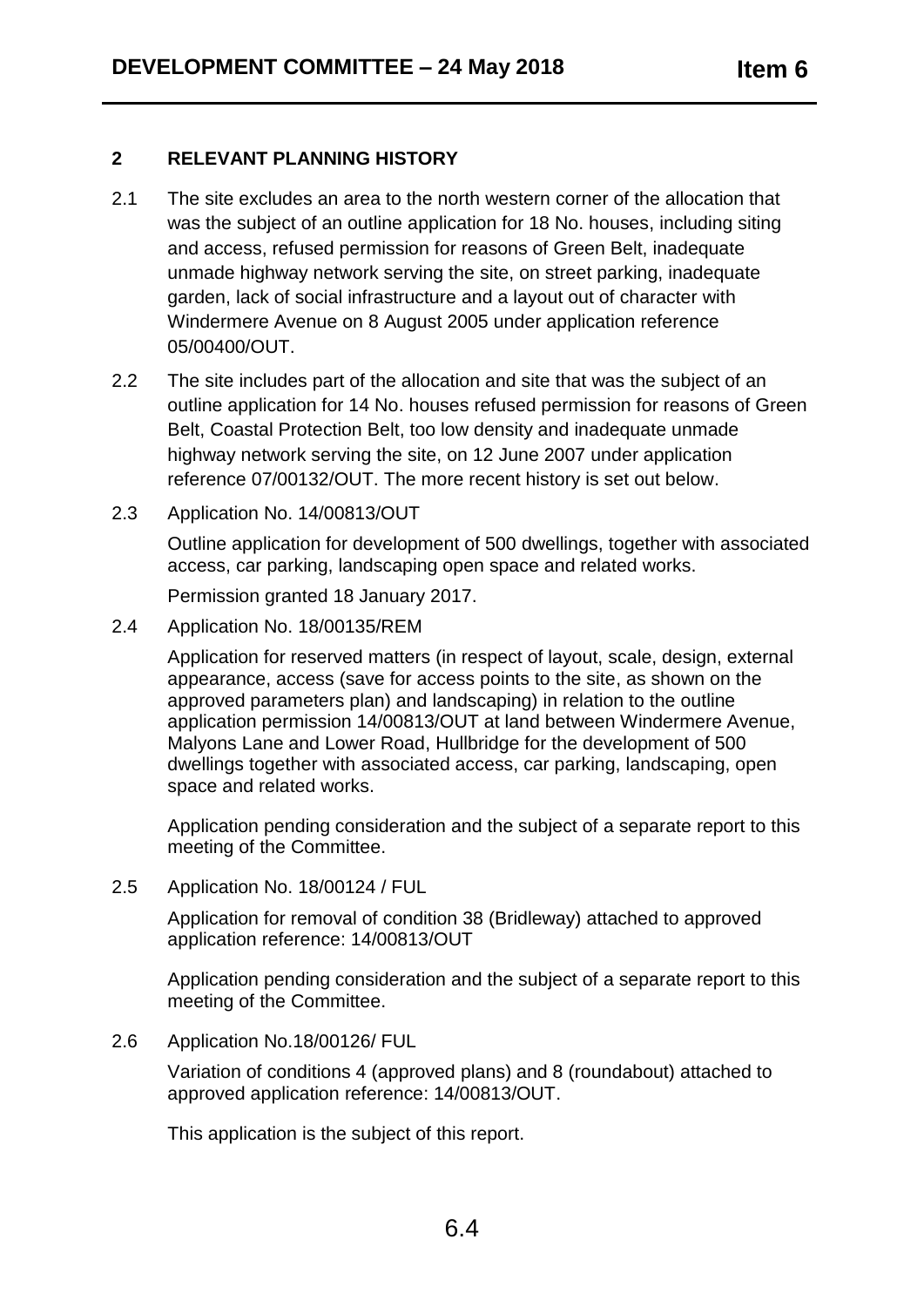# **3 CONSULTATIONS AND REPRESENTATIONS**

#### 3.1 **Neighbour Representations**

4 Letters/replies have been received from the following addresses:

Downhall Park Way: 14,

Ferry Road: 101a, 164

Philbrick Crescent West: 69

- 3.2 and which in the main make the following comments and objections:
	- o The proposed mini roundabout will cause greater traffic congestion and therefore object on the grounds of public safety because it will be close to the present one, which already presents difficulties for large lorries and the pedestrian crossing.
	- o Please re-think the total of bus stops, zebra crossing, traffic island and turning into Budgens along Lower Road, all within yards of each other. Cars often fail to stop at the crossing because of trying to negotiate around a bus at the bus stop, all crossing traffic flows.
	- o Object to adding a further 500 houses to an area where the roads already struggle to cope with demand.
	- o The building of the roundabout will do little to abate the traffic which is often built up on all approaching roads.
	- o With a further 1000 houses down Rawreth Lane there again seems to be little or no consideration for the natural landscape, the wildlife or the residents.
	- o The environmental emissions are already too high for the area without the added pressure of more buildings and more cars. Cannot see anywhere in the plans to increase public transport other than building a bus stop on an already limited route.
	- $\circ$  These new houses will see an estimated 500-1000 cars on the roads at peak times.
	- o Consider pressure on schools and overstretched doctors' surgeries.
	- o Object due to the increased traffic accessing the site and ask what consideration is being given to road noise, air quality and traffic calming measures to limit this?
	- o With only one road into Hullbridge, the traffic congestion will become intolerable for all residents. Rawreth Lane access to Hullbridge Road can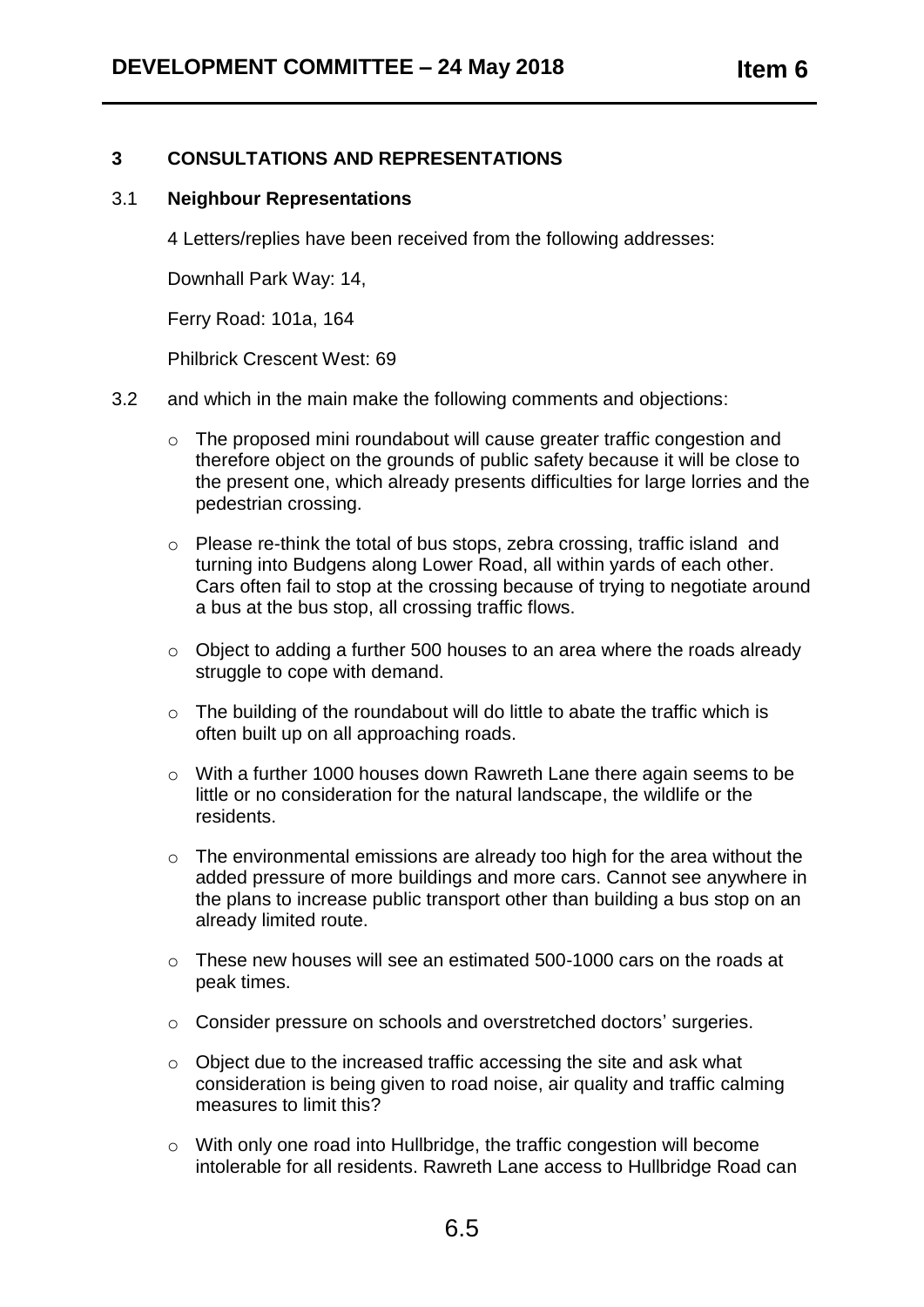become extremely congested at peak times, adding at least 30-40 minutes to a journey. With new development, road restrictions, traffic lights, heavy plant and machinery with a marked increase in traffic from new residents travelling will become intolerable. Looking at Google Maps Watery Lane gives a very good indication of how bad the problem will be.

 $\circ$  Insufficient drainage - roads in the recent bout of very wet weather were flooded and in places traffic was unable to pass.

### **MATERIAL PLANNING CONSIDERATIONS**

3.3 Condition 4 to the outline permission reads as follows:

#### **Approved Plans**

4) The development hereby approved shall be constructed in strict accordance with the approved plans Drawing Number 101 date stamped 12.11.2014, **F221-101A** and F221-102.

REASON: For the avoidance of doubt and in the interests of clarity.

3.4 Condition 8 to the outline permission reads as follows:

#### **Provision of Site Access Roundabout**

(4) Prior to commencement of the development, the proposed site roundabout access on Lower Road shall be provided as shown in principle on **CCE drawing F221-101 Rev A** with clear to ground visibility splay. Such vehicular visibility splays shall be provided before the road junction is first used by vehicular traffic and retained free of any obstruction at all times.

REASON: To provide adequate inter-visibility between vehicles using the road junction and those in the existing public highway in the interest of highway safety in accordance with policy DM1 of the Development Management policies as adopted as County Council Supplementary Guidance in February 2011.

In both conditions above, the drawing detailing the approved roundabout is in bold type and is the subject of revision in this application.

3.5 The outline application approved, whilst retaining nearly all matters to be reserved, did, however, request agreement to the provision of the site access to serve the development proposed. There are to be a number of pedestrian access points in the layout giving permeability to the existing settlement. The development would be served by two vehicular access points with minor modification to the pavement to Malyons Lane at the junction with Elm Grove to reduce the current bias in the pavement width that deflects traffic to the residential areas. The reduction to the pavement width at the junction would improve the arrangement for the access to the development to and from Malyons Lane and connectivity for future residents with services to Hullbridge.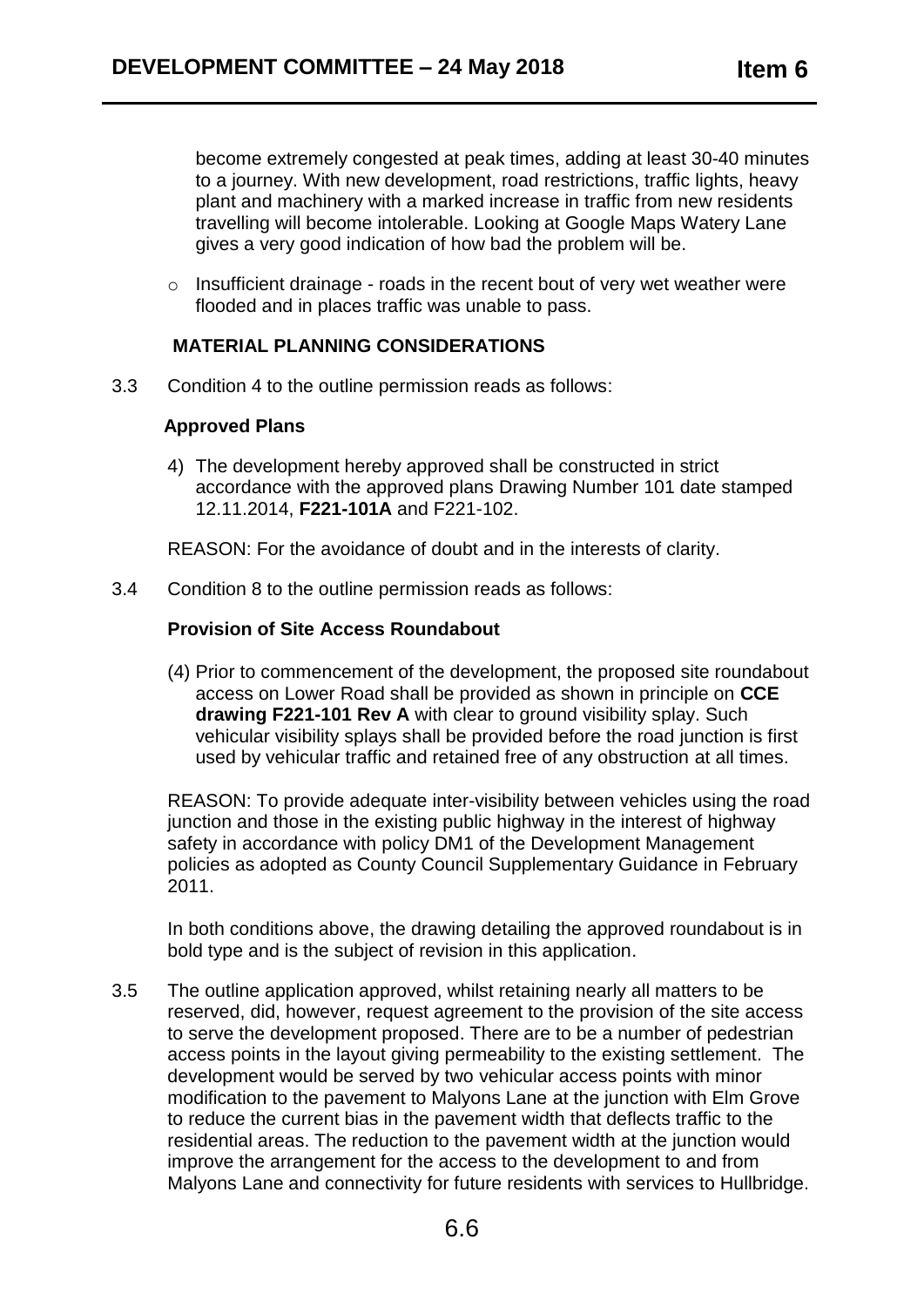The main site access shown to the outline application was by way of a roundabout onto Lower Road.

- 3.6 The design details for the roundabout were prepared by Cannon Consulting Engineers and their drawing is referenced to both condition 4 listing the approved plans and condition 8 to the outline permission that requires implementation of that detail.
- 3.7 In the pre-application process ahead of the submission for detailed reserved matters, Ward Members requested that the detailed design of the new roundabout junction included provision for a bus stop to the northern side of Hullbridge Road, as the bus service would be unlikely to enter the development. The provision of that bus layby and bus stop has necessitated a revision to the approved roundabout access design. Furthermore, Consultants, Structa, have been instructed to prepare the detailed designs of the junction arrangement to satisfy the detailed requirements of the County Highway Authority. As the revised design now requires the bus layby and bus stop, it is necessary to vary the drawing references to conditions 4 and 8 to reflect the upgrade in design that has evolved.
- 3.8 The roundabout design generally follows the design previously approved and as prepared by the earlier consultants. The two lanes accessing Hullbridge Road from the new development would each be 3m in width, as shown to the previously approved plan. The pedestrian crossing points (lowered kerbing and tactile ramps) to the east and west are also shown.
- 3.9 The proposed plans give better detail and show the central roundabout to have a diameter of 12m with an outer overrun strip a further 2m in width. The carriageway about the roundabout would be 6m in width allowing for two lanes with the overrun a further 2m in width inside allowing for wider vehicles and comfortable flow. This design is similar to those in Hall Road and Brays Lane, Rochford.
- 3.10 The proposed bus stop would be to a layby provided off the inner east bound lane to the carriageway into the development site allowing traffic to pass the stationary bus. New ditches would be constructed on the site side flanking the junction into the site to compensate surface water storage for the change to the existing ditch along Lower Road.
- 3.11 The more detailed roundabout design very closely follows that previously approved at the outline stage. District officers consider the changes incorporating the bus layby and bus stop to be minor and would have no greater impact on the amenity of adjoining residents or prove detrimental to highway considerations. Although the comments of the County Highway Authority are awaited at the time of writing, District officers anticipate the better detailed plans incorporating the bus layby will not meet with objection from the County Highway Authority. Accordingly, District Officers recommend that the approved plans be substituted by the revised plans now proposed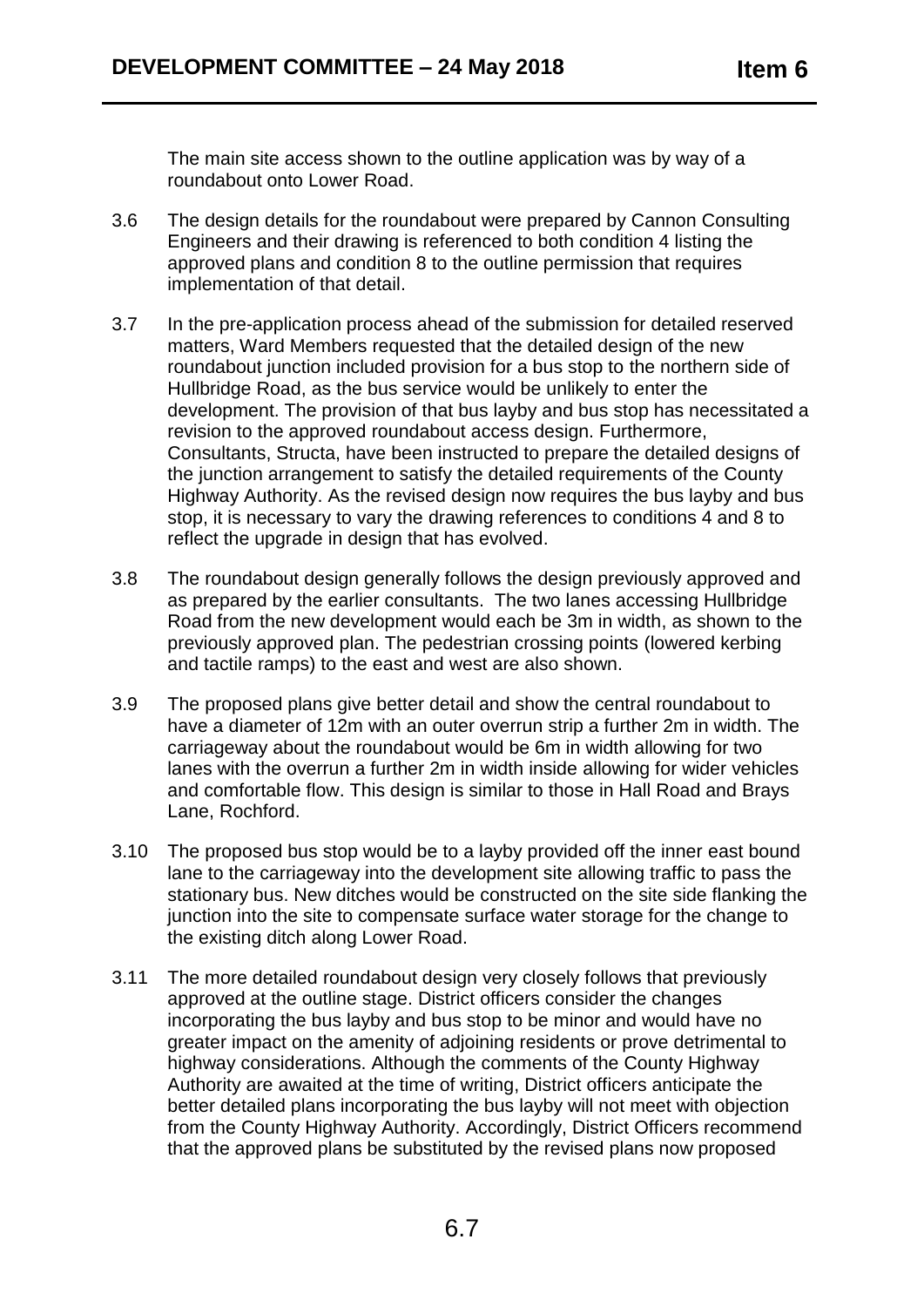and that both conditions 4 and 8 be revised to conditions 4A and 8A as follows:

# **Approved Plans**

4A) The development hereby approved shall be constructed in strict accordance with the approved plans Drawing Number 101 date stamped 12.11.2014, F221-102, **H7485-3B-GA-1201 Rev. P6 and H7485- 3B-GA- 1202 Rev. P7**

REASON: For the avoidance of doubt and in the interests of clarity.

# **Provision of Site Access Roundabout**

8A) Prior to commencement of the development, the proposed site roundabout access on Lower Road shall be provided as shown in principle on drawing Nos. **H7485-3B-GA-1201 Rev. P6 and H7485- 3B-GA- 1202 Rev. P7 by messrs. structa (as amended)** with clear to ground visibility splay. Such vehicular visibility splays shall be provided before the road junction is first used by vehicular traffic and retained free of any obstruction at all times.

REASON: To provide adequate inter-visibility between vehicles using the road junction and those in the existing public highway in the interest of highway safety in accordance with policy DM1 of the Development Management Policies adopted as County Council Supplementary Guidance in February 2011.

# **4 CONCLUSION**

4.1 The proposed modifications to the proposed development involving a revised design to the roundabout access junction to incorporate a bus layby and bus stop to the northern side of Lower Road, close to the main access serving the site, would not materially impact on the character and appearance of the area or on the highway considerations affecting the original outline permission. The grant of a new outline planning permission planning with revised plans is recommended.

# **5 RECOMMENDATION**

# 5.1 It is proposed that the Committee **RESOLVES**

That planning permission be approved, subject to this application being incorporated into the existing agreement under Section 106 of the Act to the outline planning permission granted on 18 January 2017 under application reference 14/00813/OUT and to the issuing of a revised outline decision notice reference 14/00813/OUT/A setting out the following conditions: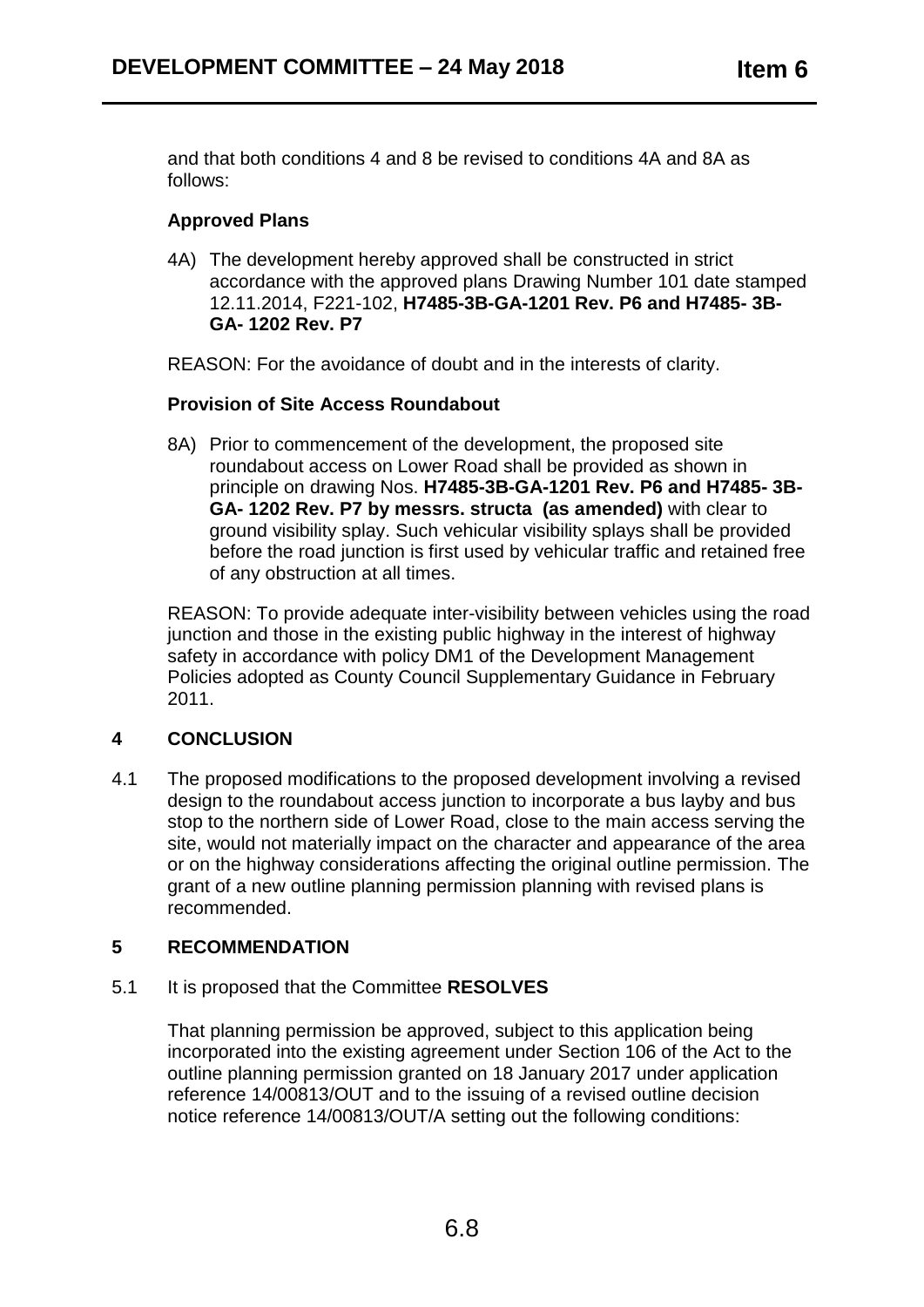#### **Reserved Matters**

(1) No development shall commence within any phase (Reserved Matters application site area) until plans and particulars showing precise details of the layout, scale, design and external appearance, access (save for access points to the site as shown on the approved Parameters Plan) and landscaping of the site, (herein after called the "Reserved Matters") within the phase have been submitted to and approved in writing by the Local Planning Authority. All development at the site shall be carried out in accordance with the Reserved Matters details approved.

REASON: Required to be imposed pursuant to Section 92 of the Town and Country Planning Act 1990 (as amended) and to enable the Local Planning Authority to secure an orderly and well designed development in accordance with the reserved matters details approved.

#### **Submission of Reserved Matters**

(2) In the case of the reserved matters, application for the first residential reserved matters application for approval shall be made no later than the expiration of two years beginning with the date of this permission. Application for the approval of the remaining "Reserved Matters" referred to in condition 1 above shall be made to the Local Planning Authority before the expiration of five years from the date of this planning permission. The development to which this permission relates must be begun not later than the expiration of two years from the final approval of the Reserved Matters or, in the case of approval on different dates, the final approval of the last such matter to be approved.

 REASON: Required to be imposed pursuant to section 92 of the Town and Country Planning Act 1990 (As amended).

#### **Commencement**

- (3) The development to which this permission relates shall be commenced not later than the expiration of two years from the approval of the first reserved matter and the remainder of the development shall be begun not later than:-
	- (i) the expiration of five years from the date of the grant of outline planning permission, or
	- (ii) within five years of the approval of the reserved matters for the phase or, in the case of approval on different dates, the final approval of the last reserved matters to be approved.

REASON: Required to be imposed pursuant to Section 92 of the Town and Country Planning Act 1990 (as amended)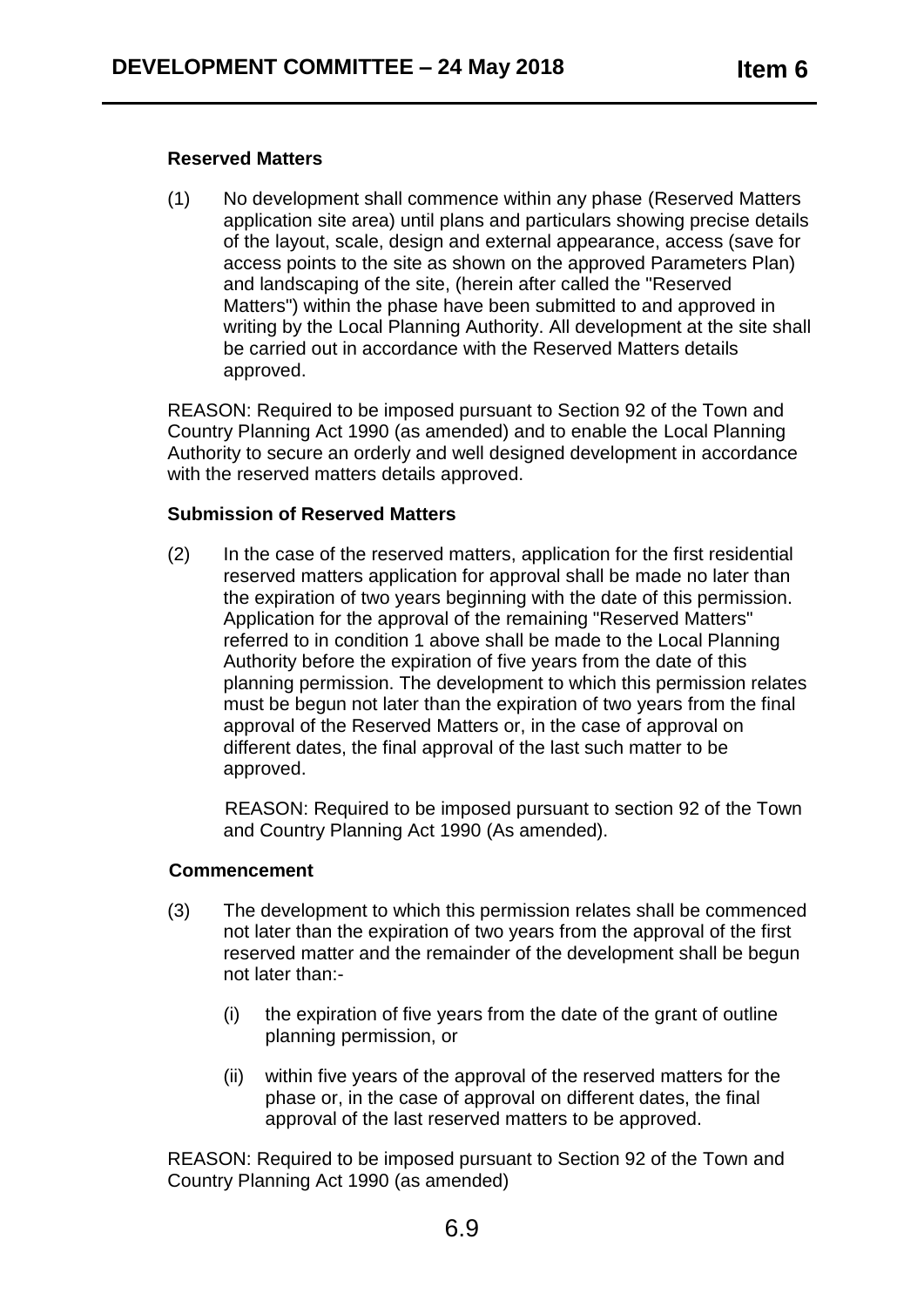#### **Approved Plans**

(4A) The development hereby approved shall be constructed in strict accordance with the approved plans drawing number 101 date stamped 12.11.2014, F221-102, **H7485-3B-GA-1201 Rev. P6 and H7485- 3B- GA- 1202 Rev. P7**

REASON: For the avoidance of doubt and in the interests of clarity.

#### **Quantum of Development**

(5) The site outlined red on drawing No. 101 date stamped 12.11.2014 save for that part to the south western corner that falls within Flood Zone 3 shall accommodate no more than 500 dwellings in total.

REASON: To accord with policy SER 6 - South West Hullbridge to the Rochford District Council - Local Development Framework Allocations Document (2014)

#### **Submission of Public Realm Design Strategy for the Whole Site**

(6) Prior to the submission of any reserved matters application, a public realm design strategy for the whole site, including details within different areas of proposed palettes of materials for surfaces, lighting, street furniture, street trees including species and grille details if proposed, signage and boundary treatments should be submitted to and agreed in writing by the Local Planning Authority. The reserved matters submissions should then accord with the approved public realm design strategy.

REASON: In order to secure a high standard of design of the public realm across the site as a whole.

#### **Submission of Design Brief Prior to Submission of Reserved Matters**

- (7) Prior to the submission of each application under the reserved matters, a design brief for that phase of the site to which the reserved matters application relates, shall be submitted to and approved in writing by the Local Planning Authority. The design brief shall include scaled plans and details of:
	- a) Identification of distinctive character areas with details submitted in relation to each to incorporate details of items b) to o) below with regard to design principles contained within the Essex Design Guide 2005 and context of the site.
	- b) The street hierarchy, including the principles of adopting highway infrastructure, and typical street cross-sections including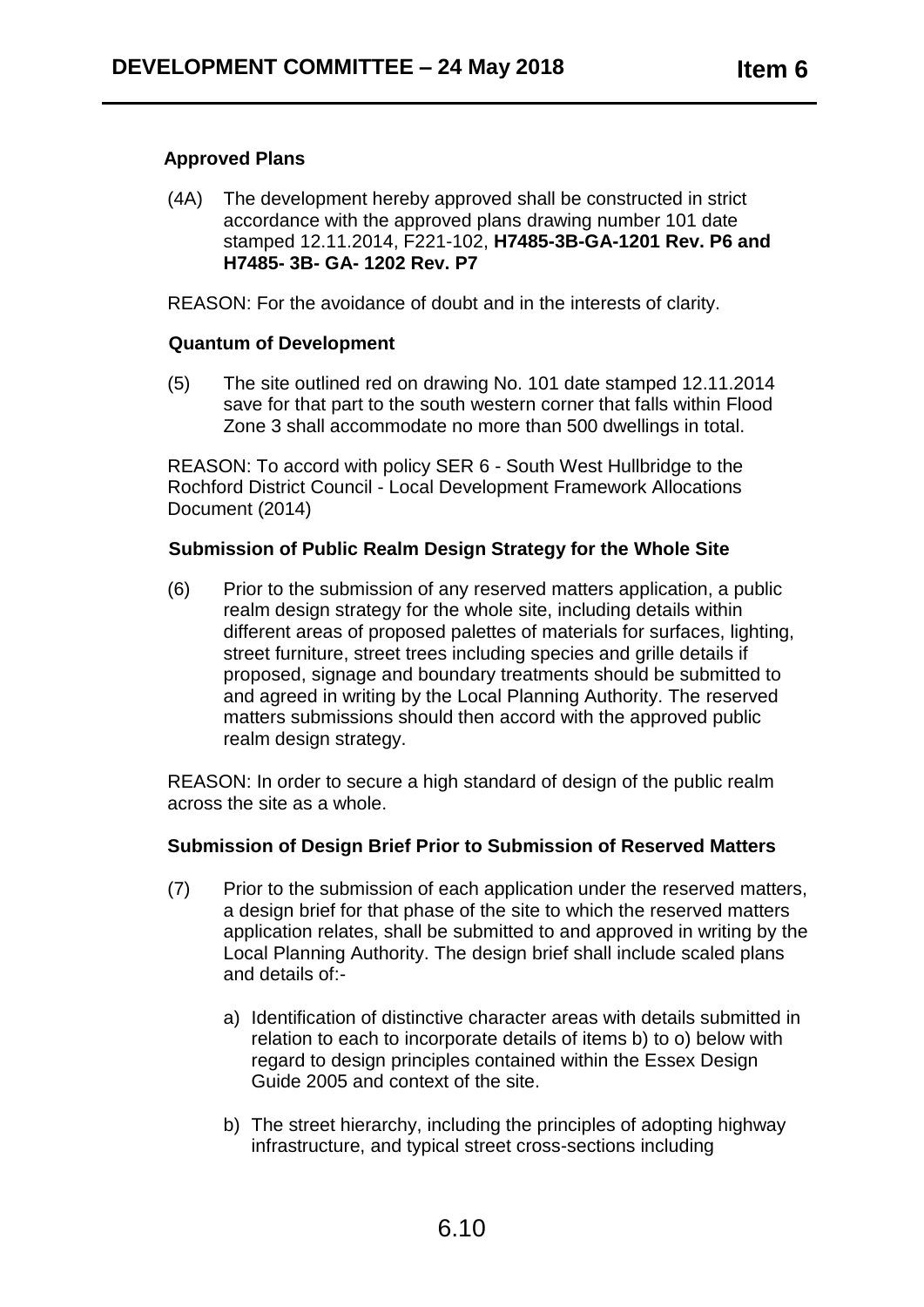relationships of new buildings to the street.

- c) How the design of the streets and spaces takes into account mobility and visually impaired users.
- d) Block principles to establish density and building typologies. In addition, design principles including primary frontages, pedestrian access points, fronts and backs and perimeter of building definition.
- e) Information about height, scale, form and building style, level and type of enclosure/boundary treatments, building materials and design features.
- f) Landmarks and legibility, vistas and views and types of spaces and their proposed use.
- g) Approach to parking and accommodating the car.
- h) Approach to provision of sustainable urban drainage.
- i) The conceptual design and approach to the treatment of the public realm within the residentially developable area of the site to include materials, utilities and street furniture.
- j) Approach to incorporation of ancillary infrastructure such as pipes, vents, meter boxes etc, required by statutory undertakers.
- k) Details of the approach to cycle parking including distribution, type and design of storage facilities.
- l) Approach to the character and treatment of structural planting within the residentially developable area.
- m) Approach to the treatment of footpaths/footways within the residentially developable area.
- n) The conceptual design and approach to the lighting strategy.
- o) Details of measures to minimise opportunities for crime.

REASON: In order to control more closely the parameters for the working up of the detailed design to ensure the development of the site achieves a high standard of design, appropriate to the context of the site.

#### **Provision of Site Access Roundabout**

(8A) Prior to commencement of the development, the proposed site roundabout access on Lower Road shall be provided as shown in principle on drawing nos. **H7485-3B-GA-1201 Rev. P6 and H7485-**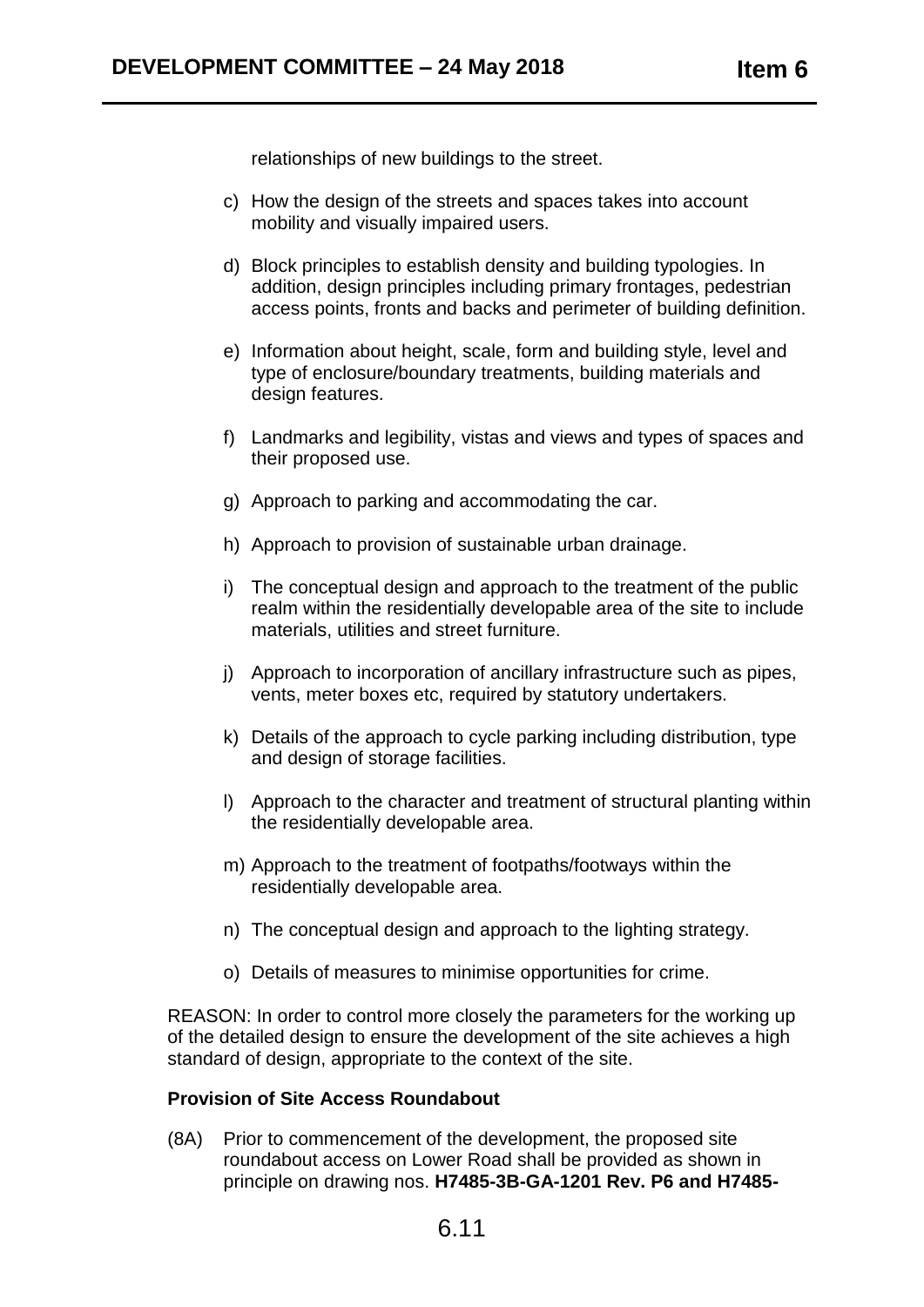**3B- GA- 1202 Rev. P7 by messrs. structa (as amended)** with clear to ground visibility splay. Such vehicular visibility splays shall be provided before the road junction is first used by vehicular traffic and retained free of any obstruction at all times.

REASON: To provide adequate inter-visibility between vehicles using the road junction and those in the existing public highway in the interest of highway safety in accordance with policy DM1 of the Development Management Policies adopted as County Council Supplementary Guidance in February 2011.

#### **Provision of Malyons Lane Alteration/Works**

(9) No more than 200 units shall be occupied from the Lower Road junction until such time as the proposed secondary site vehicle access on Malyons Lane is be provided as shown in principle on CCE drawing F221-102.

REASON: To make adequate provision within the highway for additional traffic generated as a result of the proposed development and in the interest of highway safety in accordance with policy DM1 of the Development Management policies adopted as County Council Supplementary Guidance in February 2011.

#### **Submission of Timescale for Pedestrian and Cycle Access Points**

(10) Prior to commencement of the layout for the residential element of the new development approved details of and timescale for the provision of the proposed access for pedestrian/cyclists at The Priories, Harrison Gardens and Windermere Avenue shall be submitted to and agreed by the Local Planning Authority. The development shall be implemented in accordance with such details as may be agreed.

REASON: To make adequate provision within the highway for additional traffic generated and In the interests of reducing the need to travel by car and promoting sustainable development and transport in accordance with policy DM1 of the Development Management policies adopted as County Council Supplementary Guidance in February 2011.

# **Pedestrian Visibility Splays**

(11) Prior to occupation of each dwelling hereby approved a 1.5 metre x 1.5 metre pedestrian visibility splay, as measured from and along the highway boundary, shall be provided on both sides of the vehicular accesses serving the dwelling. Such visibility splays shall be retained free of any obstruction in perpetuity. These visibility splays must not form part of the vehicular surface of the access.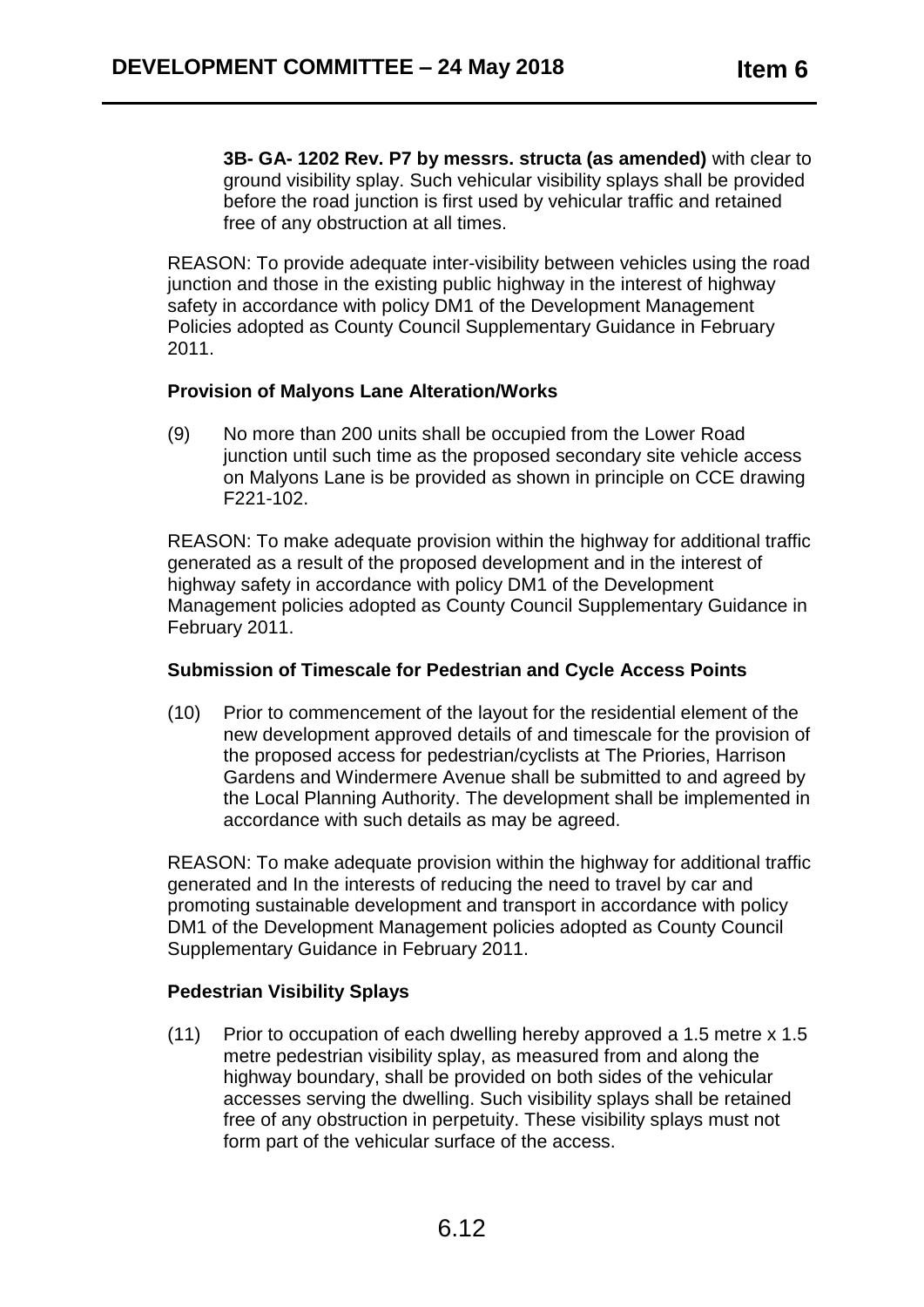REASON: To provide adequate inter-visibility between the users of the access and pedestrians in the adjoining public highway in the interest of highway safety in accordance with policy DM1 of the Development Management policies adopted as County Council Supplementary Guidance in February 2011.

### **Gradient to Parking Access Areas**

(12) The gradient of any proposed vehicular access/garage drive/hard standing shall be not steeper than 4% (1 in 25) for the first 6 metres from the highway boundary and not steeper than 8% (1 in 12.5) thereafter.

REASON: to ensure that vehicles can enter and leave the highway in a controlled manner in the interest of highway safety to ensure accordance with safety in accordance with policy DM1 of the Development Management policies adopted as County Council Supplementary Guidance in February 2011.

### **Surface Water Drainage Details for Parking Areas**

(13) Prior to the commencement of the layout for the residential element of the new development details showing the means to prevent the discharge of surface water from the development onto the highway shall be submitted to and approved in writing by the Local Planning Authority. The approved scheme shall be carried out in its entirety prior to the access becoming operational and shall be retained at all times.

REASON: To prevent hazards caused by water flowing onto the highway and to avoid the formation of ice on the highway in the interest of highway safety to ensure accordance with policy DM1 of the Development Management policies adopted as County Council Supplementary Guidance in February 2011.

#### Additional Note:

With reference to the above condition, the applicant's attention should be drawn to the recent alterations to householder "permitted development" in so far as there is now the need to provide a permeable solution (SUDS) for the hardstanding to reduce the cumulative impact of surface water run off and overloading of sewers.

#### **Surface Water Treatment of Parking and Access Areas**

(14) No unbound material shall be used in the surface treatment of the vehicular access within 6 metres of the highway boundary.

REASON: To avoid displacement of loose material onto the highway in the interests of highway safety in accordance with policy DM1 of the Development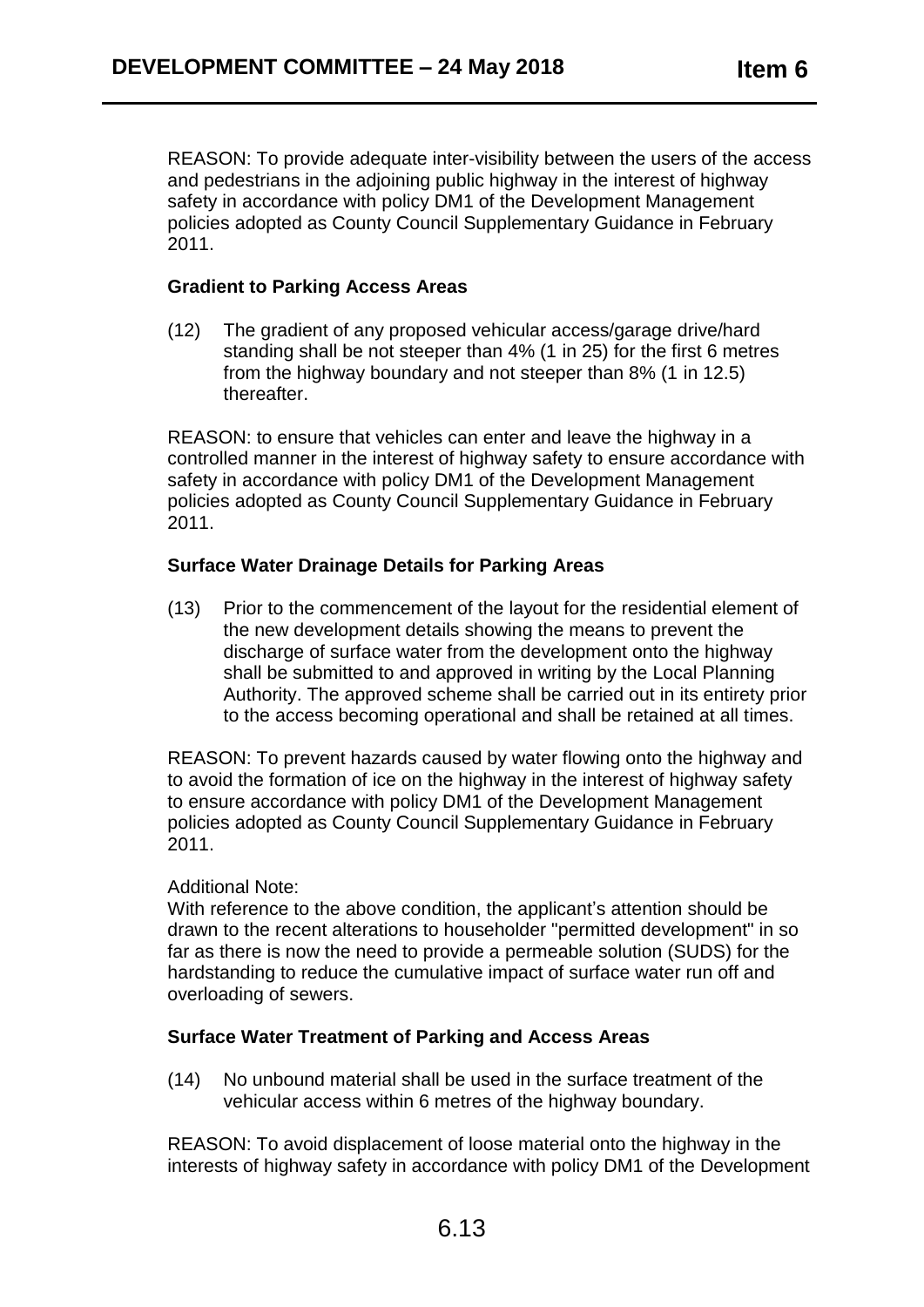Management policies adopted as County Council Supplementary Guidance in February 2011.

### **Construction Method Statement**

- (15) No development shall take place, including any ground works or demolition, until a Construction Method Statement has been submitted to, and approved in writing by, the Local Planning Authority. The approved Statement shall be adhered to throughout the construction period. The Statement shall provide for:
	- i. the parking of vehicles of site operatives and visitors
	- ii. loading and unloading of plant and materials
	- iii. storage of plant and materials used in constructing the development
	- iv. wheel and underbody washing facilities

REASON: To ensure that on street parking of these vehicles in the adjoining streets does not occur and to ensure that loose materials and spoil are not brought out onto the highway in the interests of highway safety and policy DM 1 of the Highway Authority's Development Management policies February 2011.

PRE-COMMENCEMENT REASON: In order to mitigate the impact of the construction aspects of the development including demolition and site clearance activity upon the highway network.

#### **Highway Boundary Planting Set Back**

(16) Any new boundary planting shall be planted a minimum of 1 metre back from the highway boundary and any visibility splay.

REASON: To ensure that the future outward growth of the planting does not encroach upon the highway or interfere with the passage of users of the highway, to preserve the integrity of the highway and in the interests of highway safety and in accordance with policy DM1 of the Development Management policies adopted as County Council Supplementary Guidance in February 2011.

# **Parking Space Size**

(17) Each vehicular parking space shall have minimum dimensions of 2.9 metres width x 5.5 metres depth.

REASON: To ensure adequate space for parking off the highway is provided in the interest of highway safety in accordance with policy DM8 of the Development Management policies adopted as County Council Supplementary Guidance in February 2011.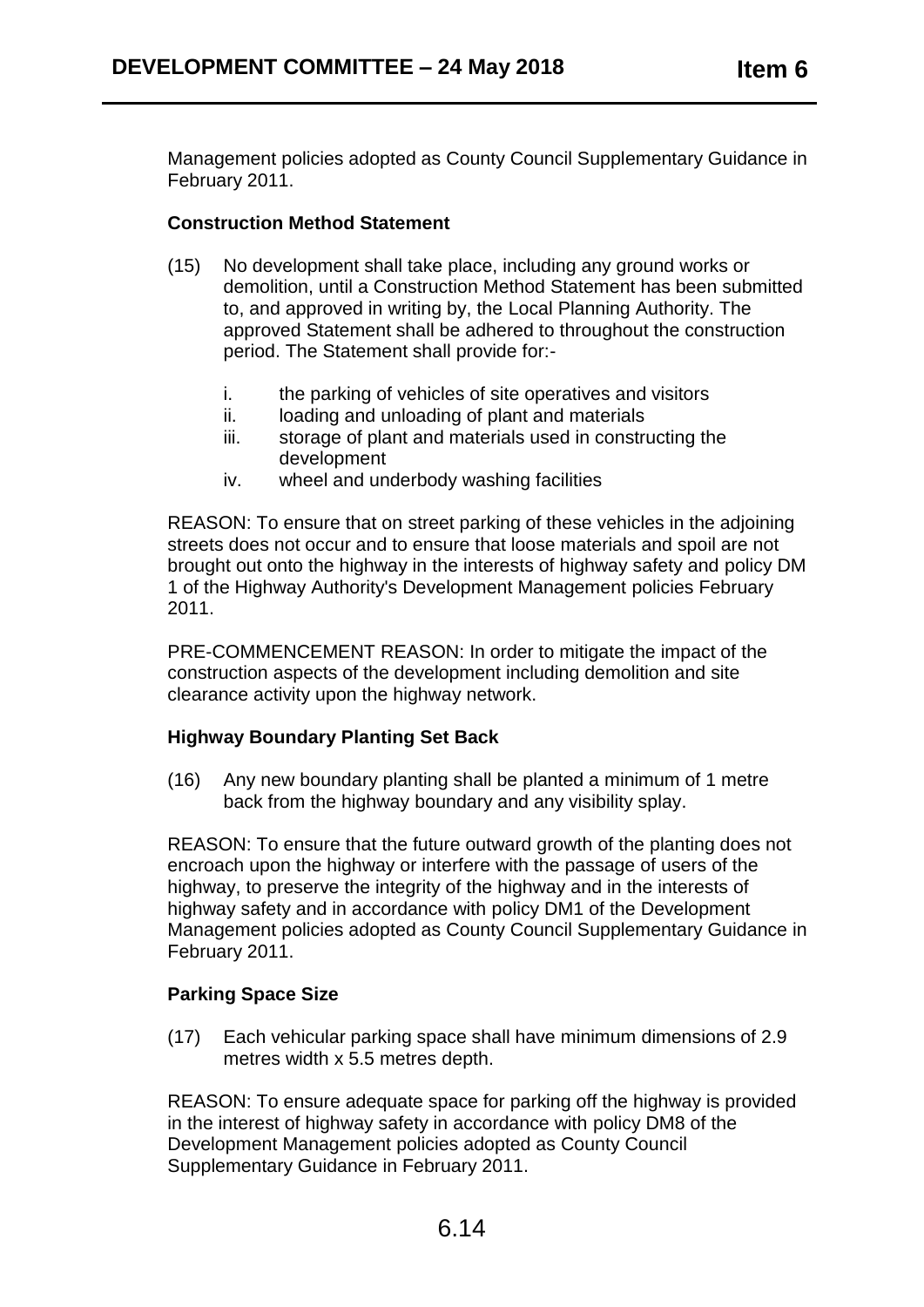### **Garage Space Size**

(18) All single garages should have a minimum internal measurement of 7m depth x 3m width. All double garages should have a minimum internal measurement of 7m depth x 5.5m width. All tandem garages should have minimum internal measurements of 12m depth x 3m width.

REASON: To encourage the use of garages for their intended purpose and to discourage on street parking, in the interests of highway safety and in accordance with policy DM8 of the Development Management policies adopted as County Council Supplementary Guidance in February 2011.

### **Non Obstruction of Public Footpath**

(19) The public's rights and ease of passage over public footpath No. 7 shall be maintained free and unobstructed at all times.

REASON: To ensure the continued safe passage of the public on the definitive right of way and accessibility in accordance with policies DM1 and DM11 of the Development Management policies adopted as County Council Supplementary Guidance in February 2011.

# **Submission of Detailed Drainage Strategy**

- (20) Prior to the commencement of the layout for the residential element of the new development a detailed drainage strategy shall be submitted for approval to the Local Planning Authority. Such details shall be based on the principles of sustainable drainage, in line with the approved Flood Risk Assessment undertaken by Cannon Consulting Engineers referenced: CCE/F221/FRA-03 and dated October 2014 by this planning permission. The detailed drainage scheme should follow mitigation measures detailed within the FRA including:
	- o Limiting the discharge from the site to 3.5l/s/ha for all events up to the 1 in 100 year storm plus a 30%.
	- o Providing attenuation storage (including locations on layout plan) for all storm events up to and including the 1:100 year storm event inclusive of climate change and urban creep.
	- o Ensuring the appropriate level of treatment for all run off leaving the site, in line with table 3.3 of the CIRIA SuDS quide.
	- o Providing information about exceedance routes to indicate what route flows would take should a feature become blocked and cause surface water flooding.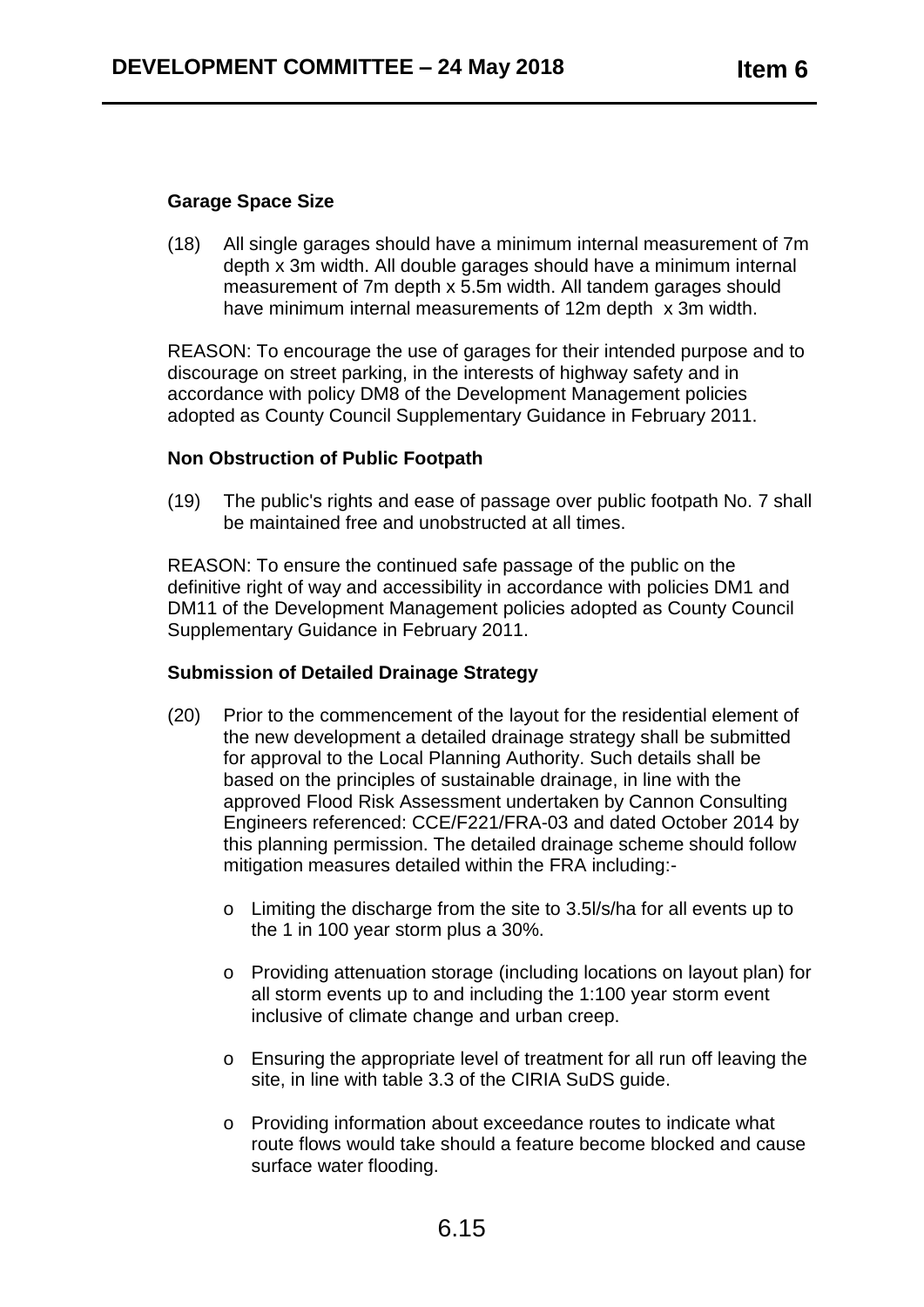The mitigation measures shall be fully implemented prior to occupation and subsequently in accordance with the timing/phasing arrangements embodied within the scheme, or within any other period as may subsequently be agreed, in writing, by the Local Planning Authority.

REASON: To prevent the increased risk of flooding, both on site and off site, and minimise the risk of pollution of surface water by ensuring the provision of a satisfactory means of surface water control and disposal during and after development.

#### **Submission of Scheme to Minimise Surface Water Flooding from Construction Works**

(21) Prior to the commencement of the layout for the residential element of the new development hereby approved a scheme to minimise the risk of off site flooding caused by surface water run off and ground water during construction works shall be submitted to, and approved in writing by, the Local Planning Authority. The scheme shall be implemented as may be approved.

#### REASON:

- The National Planning Policy Framework paragraph 103 states that Local Planning Authorities should ensure flood risk is not increased elsewhere by development.
- Construction may lead to excess water being discharged from the site. If de watering takes place to allow for construction to take place below ground water level, this will cause additional water to be discharged. Furthermore, the removal of topsoils during construction may limit the ability of the site to intercept rainfall and may lead to increased run off rates. To mitigate against increased flood risk to the surrounding area during construction therefore there needs to be satisfactory storage of/disposal of surface water and ground water which needs to be agreed before commencement of the development.

#### **Submission of surface water drainage management plan**

(22) Prior to the commencement of the layout for the residential element of the new development the applicant shall submit to the Local Planning Authority a Maintenance Plan detailing the maintenance arrangements for the surface water drainage system. Such details shall include who is responsible for different elements of the surface water drainage system and the maintenance activities/frequencies.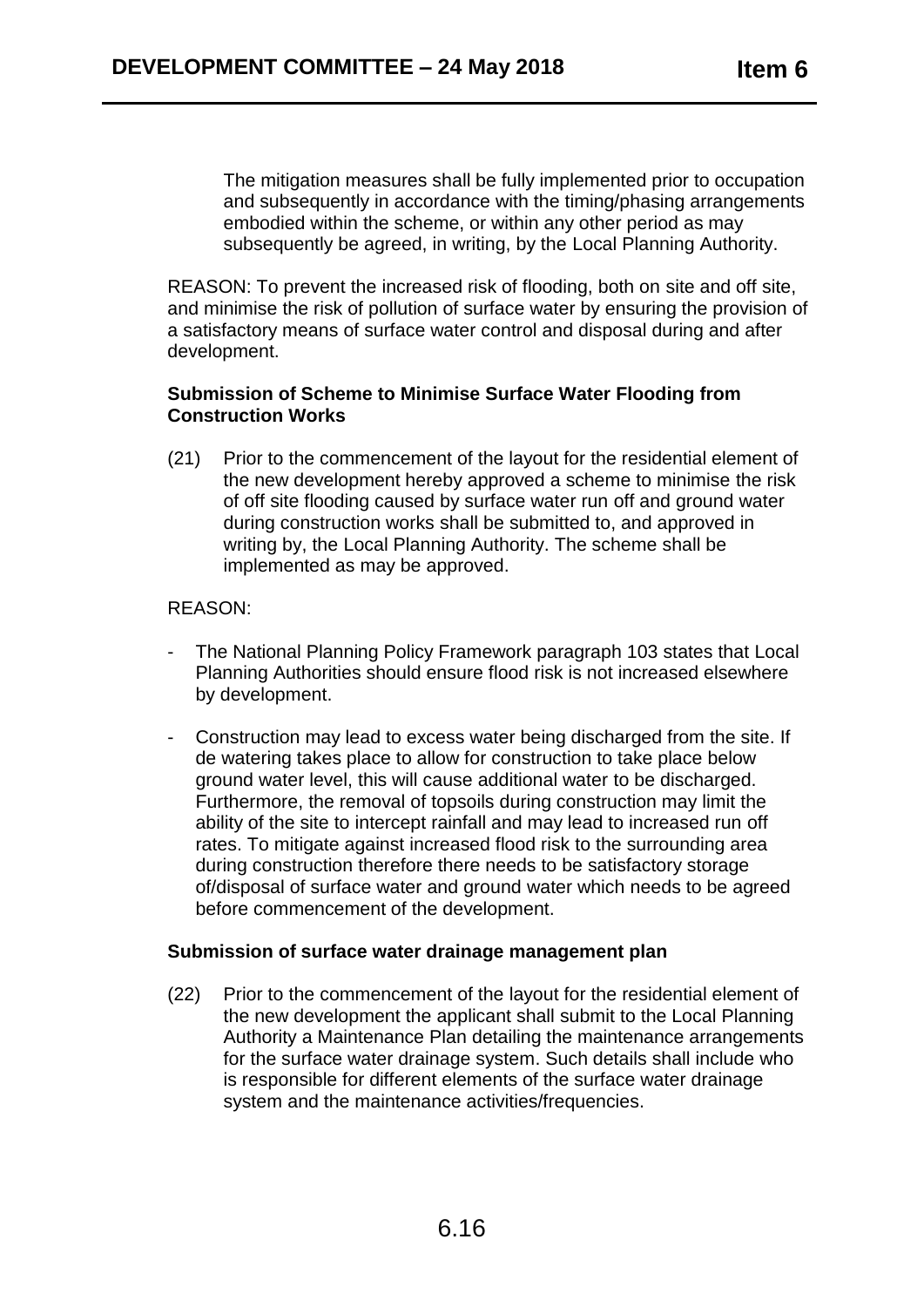REASON: To ensure appropriate maintenance arrangements are put in place to enable the surface water drainage system to function as intended to ensure mitigation against flood risk.

#### **Suds Maintenance Logs**

(23) The applicant shall keep yearly maintenance logs of maintenance undertaken to the surface water drainage system which should be carried out in accordance with any approved Maintenance Plan.

The development permitted by this planning permission shall be carried out in accordance with the approved Flood Risk Assessment undertaken by Cannon Consulting Engineers Referenced: CCE/F221/FRA-03 and dated October 2014 and the following mitigation measures detailed within the Flood Risk Assessment (FRA).

Finished ground floor levels shall be set no lower than 7.17 metres above Ordnance Datum (AOD); 300mm above the design 1% Annual Event Probability (AEP) flood level.

The mitigation measures shall be fully implemented prior to occupation and subsequently in accordance with the timing/phasing arrangements embodied within the scheme, or within any other period as may subsequently be agreed, in writing, by the Local Planning Authority.

REASON: To ensure the SuDS are maintained for the lifetime of the development as outlined in any approved Maintenance Plan and to reduce the risk of flooding to the proposed development and future occupants.

#### **Archaeological**

(24) Archaeological evaluation by trial trenching shall be undertaken prior to the submission of any detailed layout proposals, with a report submitted with the reserved matters application. This work shall be undertaken to the standards required and specified in an archaeological brief issued by the Local Planning Authority acting through its historic environment advisers.

REASON: In the interests of protecting, preserving and recording archaeological assets.

(25) An archaeological mitigation strategy detailing the excavation strategy shall be agreed with the Local Planning Authority through its historic environment advisers and submitted with the reserved matters applications.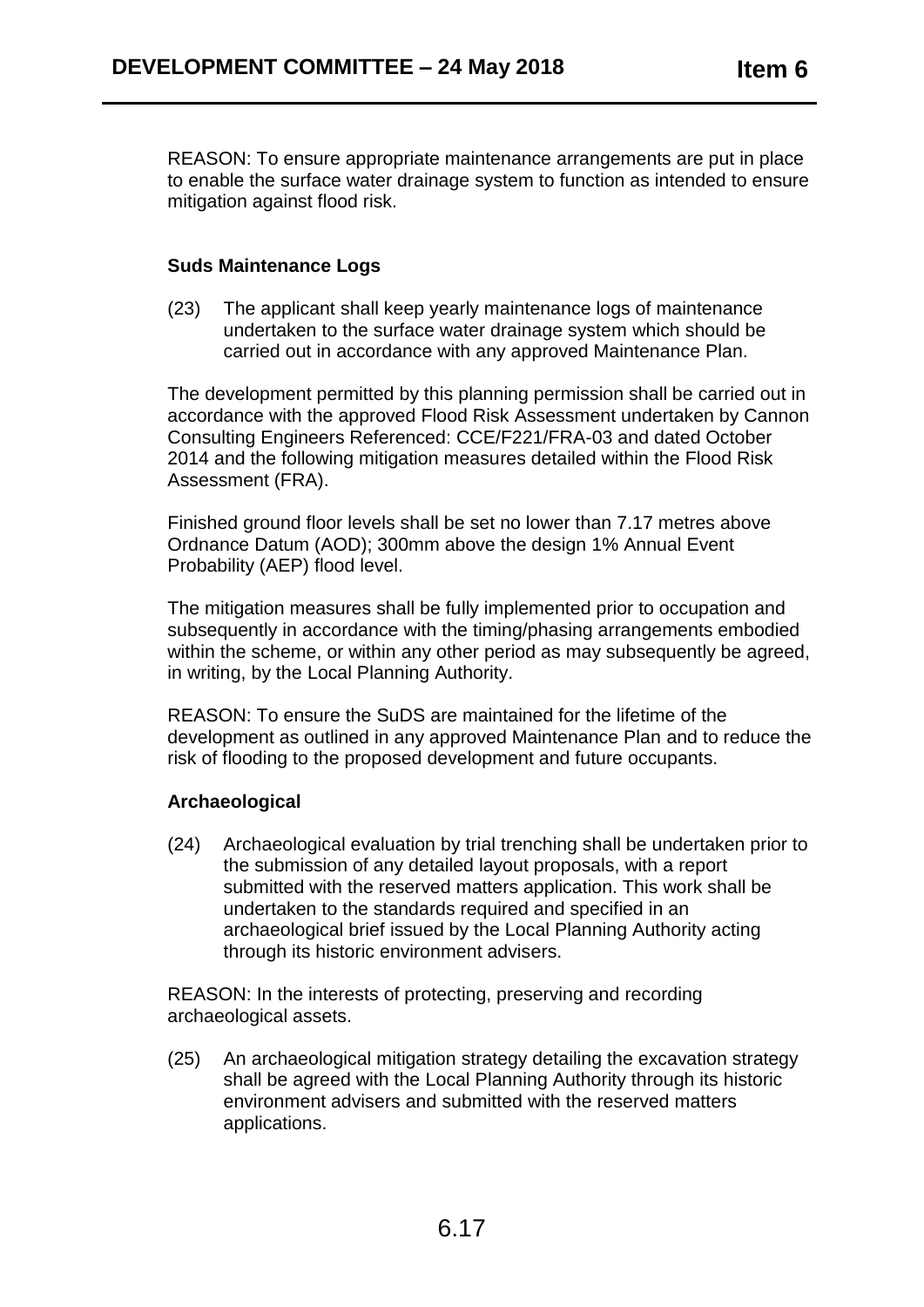REASON: In the interests of protecting, preserving and recording archaeological assets.

(26) No development or preliminary ground works can commence until the satisfactory completion of field work, as detailed in the mitigation strategy, and signed off by the Local Planning Authority through its historic environment advisers.

REASON: In the interests of protecting, preserving and recording archaeological assets.

(27) The applicant will submit to the Local Planning Authority a postexcavation assessment (to be submitted within six months of the completion of field work, unless otherwise agreed in advance with the Local Planning Authority). This will result in the completion of postexcavation analysis, preparation of a full site archive and report ready for deposition at a registered museum, and submission of a publication report (to be completed within two years of the completion of field work, unless otherwise agreed in advance with the Local Planning Authority, through its historic environment advisers ).

REASON: In the interests of protecting, preserving and recording archaeological assets.

# **Control over Imported Fill Material (Contamination)**

(28) Prior to the importation of any material brought onto the site for use as subsoil, topsoil or backfill, a compliance certificate for that material proposed to be imported to the site shall be submitted to and agreed in writing by the Local Planning Authority.

REASON: To ensure that risks from land contamination to the future users of the land and neighbouring land are minimised, together with those to controlled waters, property and ecological systems and to ensure that the development can be carried out safely without unacceptable risks to workers, neighbours and other off site receptors in accordance with policy ENV11 of the Rochford District Council Local Development Framework adopted Core Strategy 2011.

#### **Contamination**

(29) In the event that contaminated material or asbestos is found at any time when carrying out the approved development that was not previously identified it must be reported in writing immediately to the Local Planning Authority. An investigation and risk assessment must be undertaken in accordance with the following requirements and a report submitted to and approved in writing by the Local Planning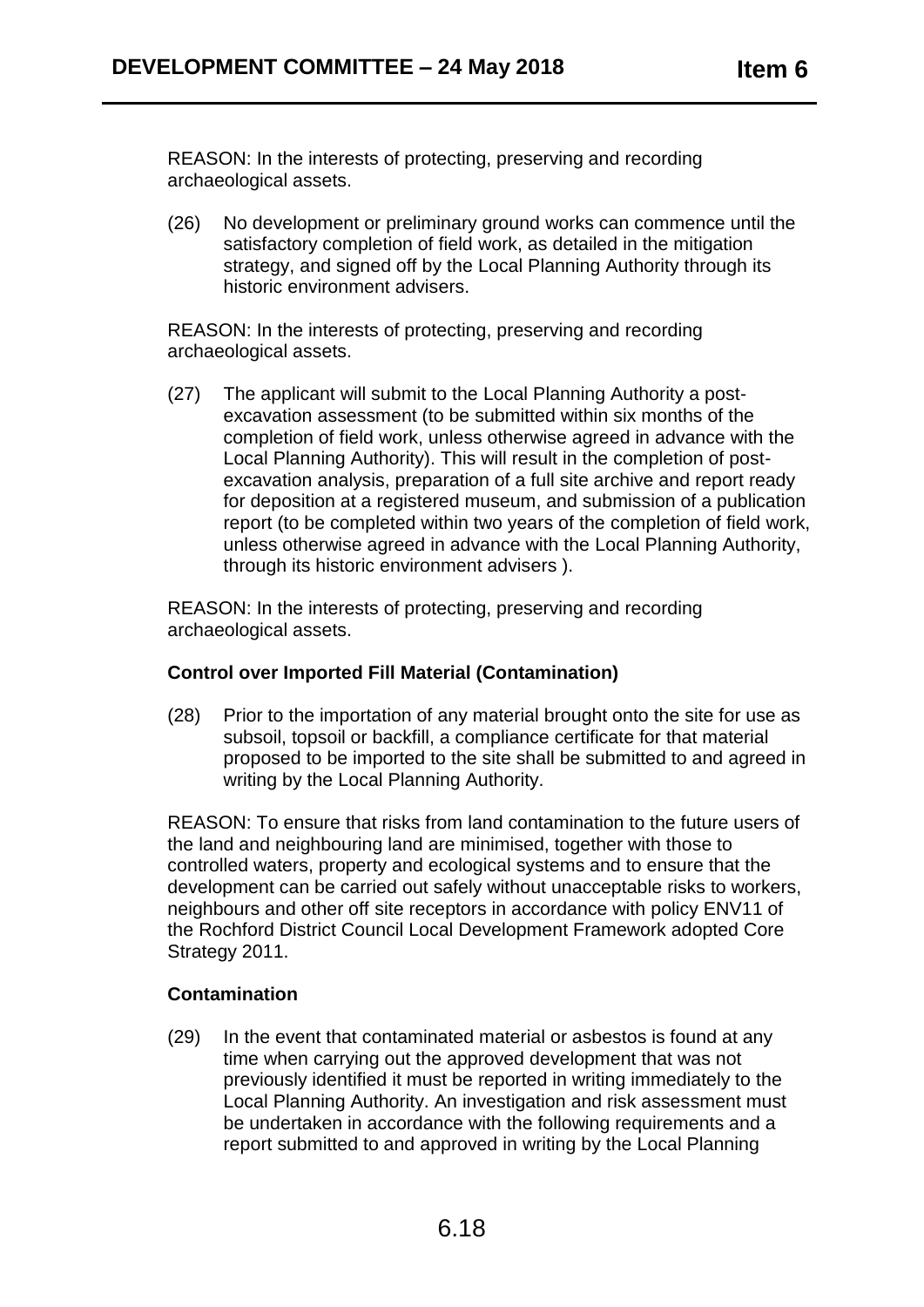Authority to include:-

- (i) a survey of the extent, scale and nature of contamination
- (ii) an assessment of the potential risks to:
	- o human health,
	- o property (existing or proposed) including buildings, crops, livestock, pets, woodland and service lines and pipes,
	- o adjoining land,
	- o ground waters and surface waters,
	- o ecological systems,
	- o archaeological sites and ancient monuments;
- (iii) an appraisal of remedial options, and proposal of the preferred option(s).

This must be conducted in accordance with Defra and the Environment Agency's 'Model Procedures for the Management of Land Contamination, CLR 11' and the Essex Contaminated Land Consortium's 'Land Affected by Contamination: Technical Guidance for Applicants and Developers'.

Where remediation is necessary a detailed remediation scheme to bring the site to a condition suitable for the intended use by removing unacceptable risks to human health, buildings and other property and the natural and historical environment must be submitted to and approved in writing by the Local Planning Authority. The scheme must include all works to be undertaken, proposed remediation objectives and remediation criteria, timetable of works and site management procedures. The scheme must ensure that the site will not qualify as contaminated land under Part 2A of the Environmental Protection Act 1990 in relation to the intended use of the land after remediation.

The Local Planning Authority must be given two weeks written notification of commencement of the remediation scheme works and must complete the remediation works in accordance with the scheme approved. Following completion of measures identified in the approved remediation scheme a verification report that demonstrates the effectiveness of the remediation carried out must be submitted to the Local Planning Authority and approved in writing by the Local Planning Authority.

Prior to occupation of any property hereby permitted the developer shall submit to the Local Planning Authority a signed certificate to confirm that the remediation works have been completed in accordance with the documents and plans detailed in the approved remediation scheme.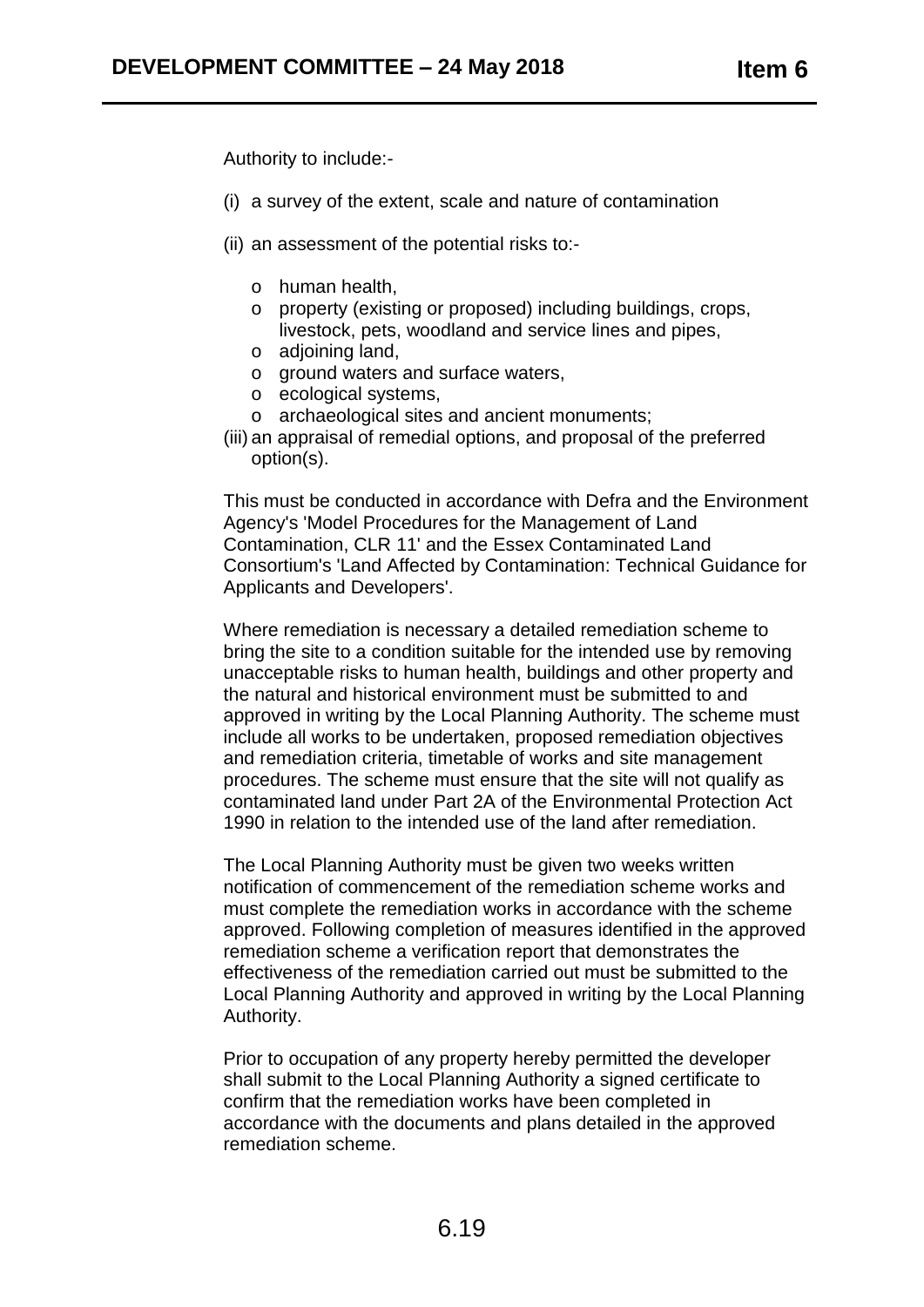REASON: To ensure that risks from land contamination to the future users of the land and neighbouring land are minimised, together with those to controlled waters, property and ecological systems and to ensure that the development can be carried out safely without unacceptable risks to workers, neighbours and other off site receptors in accordance with policy ENV11 of the Rochford District Council Local Development Framework adopted Core Strategy 2011.

#### **Submission and Implementation of Landscaping Details**

- (30) The development shall provide a minimum of 6.2 hectares of strategic open space or localised and landscaping within the site. Details of the proposed hard and soft landscaping shall be submitted to and approved in writing by the Local Planning Authority. The scheme shall include (where applicable) details and plans (at an appropriate scale) of:
	- o Schedule of species, size, density and spacing of all trees, shrubs and hedgerows to be planted;
	- o Grassland areas and the use of grassland seed mixes in these;
	- o A full plan (to scale) that clearly shows the locations of new trees to be planted including planting method statement and after care plan;
	- o Existing trees to be retained;
	- o Provision of bird and bat boxes;
	- o Areas to be grass seeded or turfed, including cultivation and other operations associated with plant and grass establishment;
	- o A long-term maintenance schedule and specifications including timetable for monitoring and maintenance;
	- o Location and material details of paved or otherwise hard surfaced areas/paths within the public open space;
	- o Long-term design objectives in respect of the public open space area;
	- o Location of lighting including details of lighting to be installed which shall be low pressure sodium lighting at levels kept as low as possible (between 1 and 3 lux where possible), directed to where it is needed, away from hedgerows with lighting columns kept as short as possible (ideally 3 metres or less);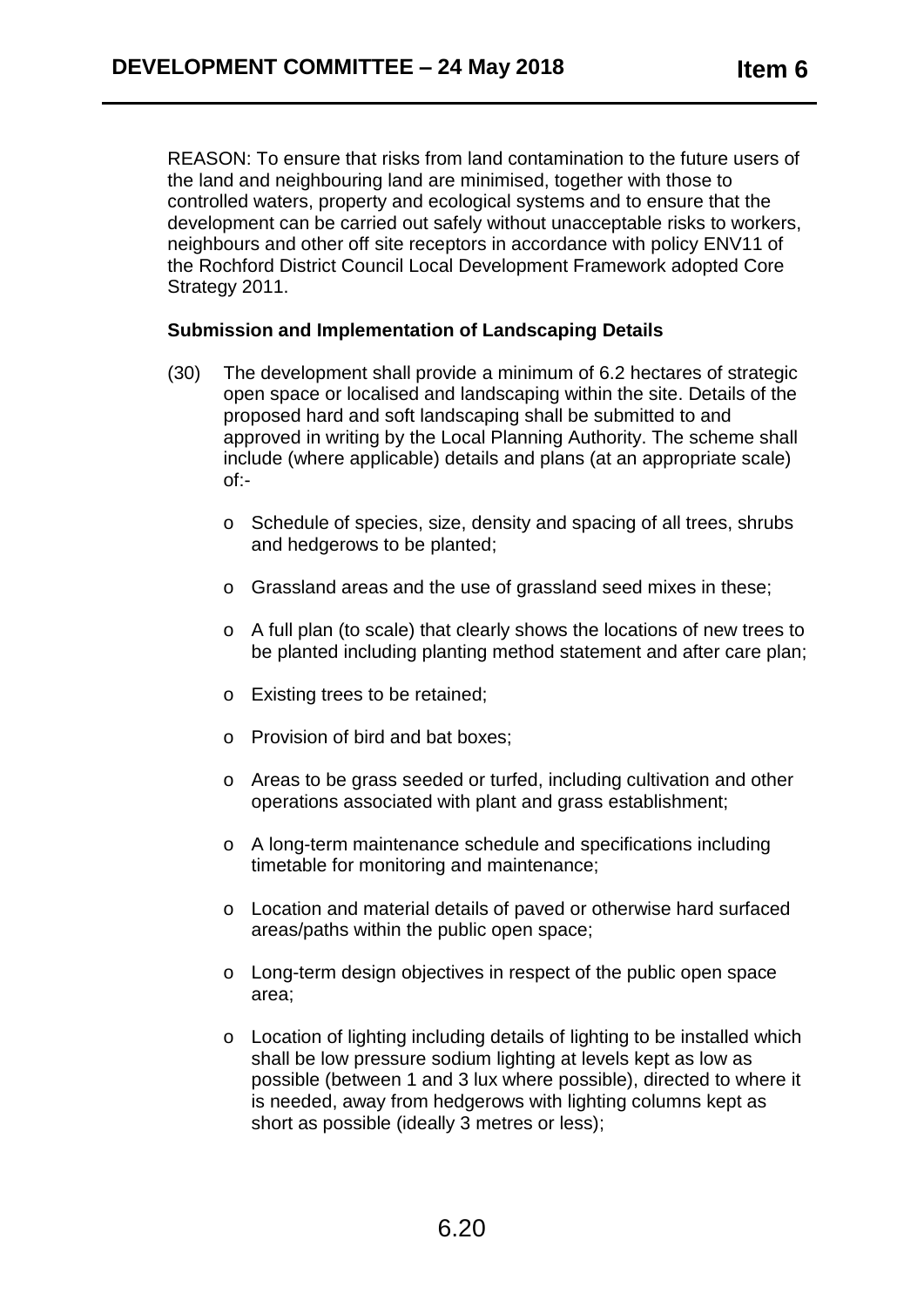- o Means of enclosure and other boundary treatment including materials to be used and location of these shown on a plan;
- o Minor artefacts and structures (e.g. benches, bins, signs, etc.); and
- o Surfacing to provide cycling, walking and bridleway routes.

The soft landscaping agreed within the residentially developable areas shall be planted/provided in its entirety during the first planting season (October to March inclusive) following commencement of the development within the phase (reserved matters application site area) to which the landscaping relates or in any other such phased arrangement as may be agreed in writing by the Local Planning Authority. Any tree, shrub or hedge plant (including replacement plants) removed, uprooted, destroyed, or be caused to die, or become seriously damaged or defective within five years of planting shall be replaced by the developer(s) or their successors in title, with species of the same type, size and in the same location as those removed in the first available planting season following removal. The hard landscaping within the residentially developable areas as agreed shall be completed in accordance with a phased arrangement to be submitted to and agreed in writing by the Local Planning Authority or prior to final occupation within the phase, whichever is earlier and retained in the approved form.

REASON: To enable the Local Planning Authority to retain adequate control over the landscaping of the site and ensure ecological value in the interests of amenity and in the interests of preservation and enhancement of habitat for foraging bats and birds. To ensure that compensatory tree/hedge planting is provided to compensate for loss of existing as required by policy DM25 to the Rochford District Council Local Development Framework Development Management Plan (2014).

#### **Protection of Existing Trees**

- (31) Prior to commencement of development within each phase (reserved matters application) a scheme for the protection of trees/hedgerows to be retained within or immediately adjacent to the site associated with that phase shall be submitted to and approved in writing by the Local Planning Authority. The scheme shall include:
	- a. A plan that shows the accurate position, crown spread and root protection area in accordance with paragraph 5.2.2 of BS5837 of every retained tree on the site and on neighbouring or nearby ground to the site. The accurate positions of all trees to be removed shall also be indicated on the plan.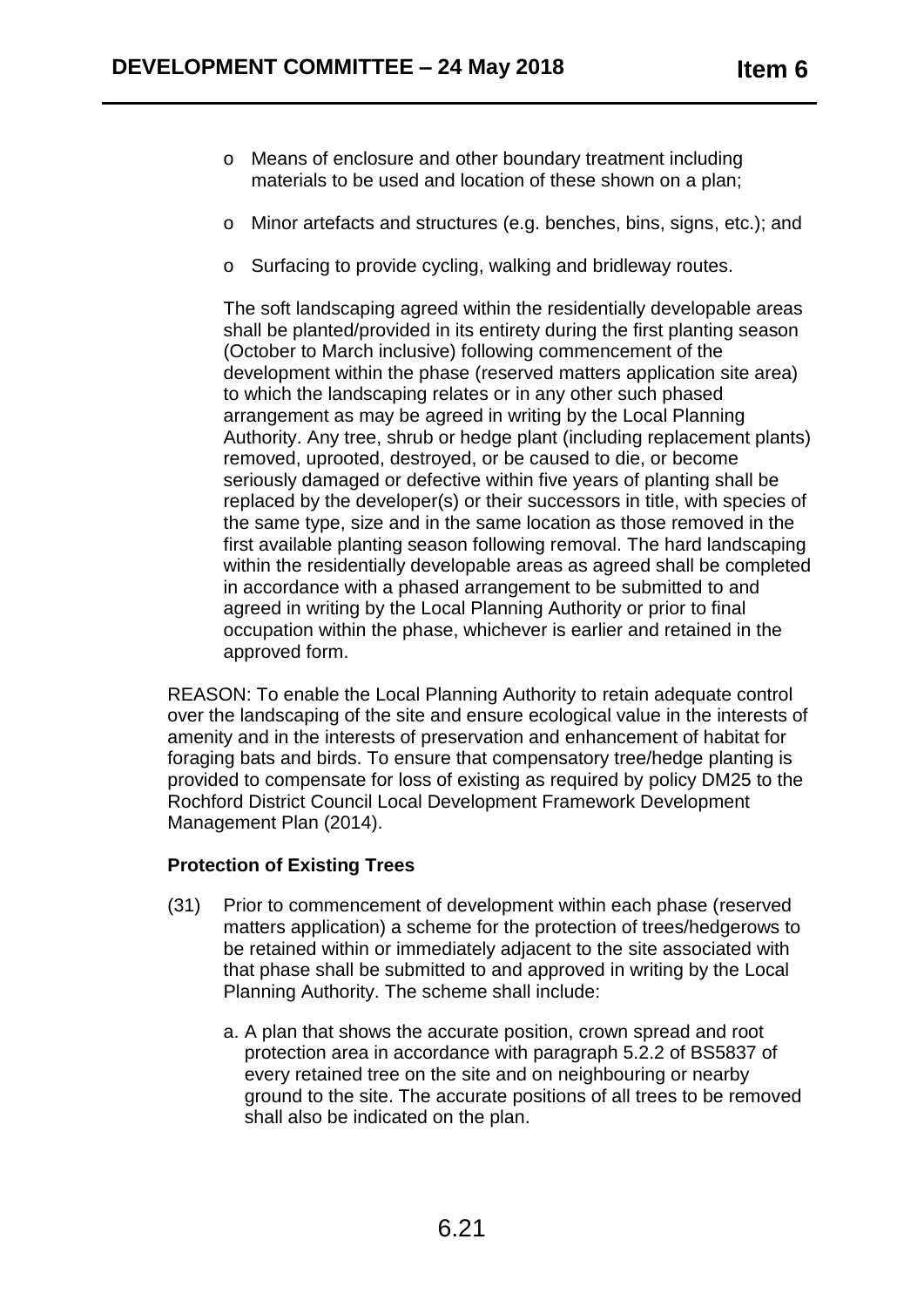- b. Details of each retained tree in a separate schedule in accordance with paragraph 4.2.6 of BS5837.
- c. A schedule of tree works for all the retained trees specifying pruning and other remedial or preventative work. All tree works shall be carried out in accordance with BS3998, 1989, 'Recommendations for Tree Work'.
- d. Details and positions of the Ground Protection Zones in accordance with section 9.3 of BS5837.
- e. Details and positions of Tree Protection Barriers.
- f. Details and positions of the Construction Exclusion Zones in accordance with section 9 of BS5837.
- g. Details and positions of the underground service runs in accordance with section 1 1.7 of BS5837.
- h. Details of any changes in levels or the position of any proposed excavations within 5 metres of the Root Protection Area of any retained tree, including those on neighbouring or nearby ground in accordance with paragraph. 5.2.2 of BS5837.
- i. Details of any special engineering required to accommodate the protection of retained trees (e.g. in connection with foundations, bridging, water features, surfacing) in accordance with section 10 of BS5837.
- j. Details of the working methods to be employed for the installation of drives and paths within the RPAs of retained trees in accordance with the principles of "No-Dig" construction. Details of the working methods to be employed for the access and use of heavy, large, difficult to manoeuvre plant (including cranes and their loads, dredging machinery, concrete pumps, piling rigs, etc) on site.
- k. Details of the working methods to be employed for site logistics and storage, including an allowance for slopes, water courses and enclosures, with particular regard to ground compaction and phytotoxicity.

Details of the method to be employed for the stationing, use and removal of site cabins within any root protection areas in accordance with paragraph 9.2.3 of BS5837.

m. Details of tree protection measures for the hard landscaping phase in accordance with sections 13 and 14 of BS5837.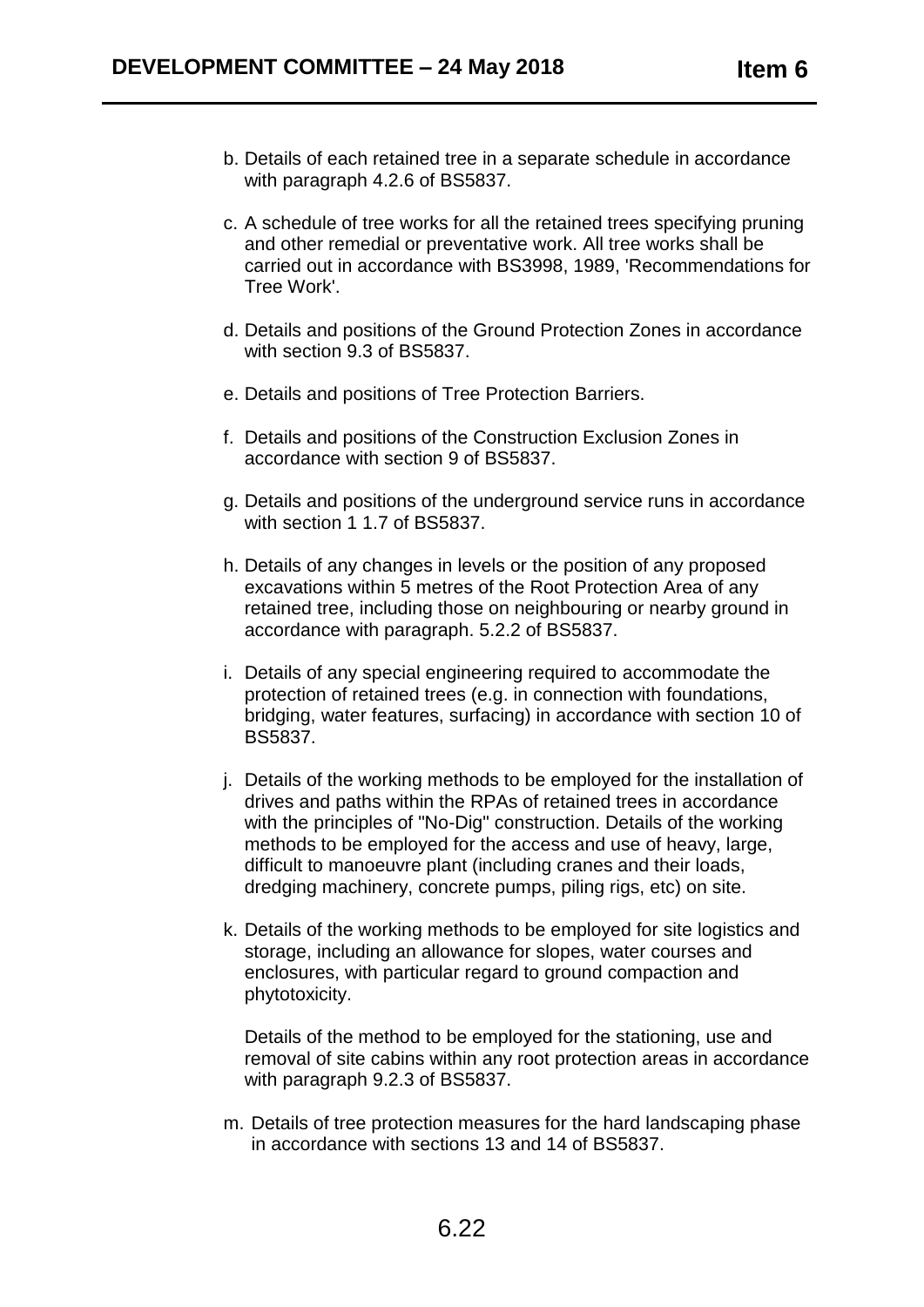n. The timing of the various phases of the works or development in the context of the tree protection measures.

Development shall proceed in accordance with the approved tree protection scheme with the agreed Tree Protection Barriers erected prior to commencement of development within the phase to which they relate and will remain in place, and undamaged for the duration of construction within that phase.

REASON: To ensure that retained trees are protected from damage in the interests of visual amenity required by Policy DM25 to the Rochford District Council Local Development Framework Development Management Plan (2014).

PRE-COMMENCEMENT REASON: To ensure that retained trees are protected form damage from the demolition and site preparation processes/ works in the interests of visual amenity.

#### **Retention of Hedgerows**

(32) Existing hedgerows and trees to remain shall remain and not be felled or removed. Those sections of existing hedgerow and trees indicated to be felled/removed shall only be felled/removed/managed outside of the bird nesting season (March to August inclusive) unless otherwise agreed in writing with the Local Planning Authority in which case details justifying works outside these times shall be submitted to and approved in writing by the Local Planning Authority.

REASON: In the interests of the protection of nesting birds.

#### **Wheelchair Accessible Designs**

(33) At least 3 per cent of new dwellings within each phase (reserved matters application area) shall be built to wheelchair accessibility standards as required by policy H6 of the Council's adopted Core Strategy until such time as the proposed access changes to the Approved Document M on access to and use of buildings volume 1 dwellings standards forming part of the Building Regulations come into force, after which time at least 3 per cent of new dwellings within each phase (reserved matters application area) must be built to meet the optional standard M 4(3) set out in Approved Document M Building Regulations Category 3b (as consulted on by national Government in the Housing Standards Review Technical Consultation Approved Document M dated September 2014 (DCLG) or as amended when formally adopted). Prior to or concurrent with each reserved matters application, details of compliance with the above requirement for the area to which the reserved matters application relates, shall be submitted to and approved in writing by the Local Planning Authority.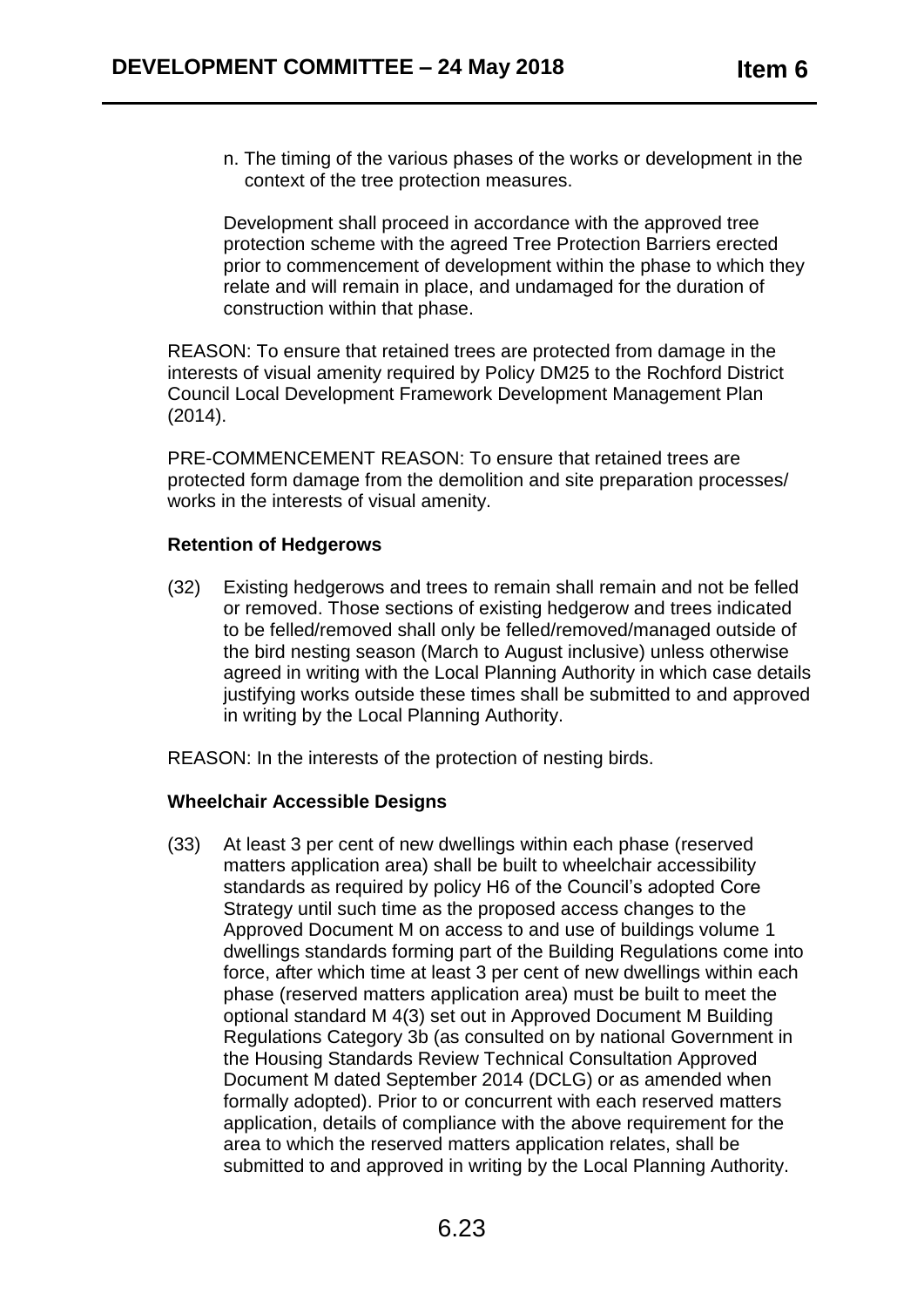REASON: To ensure the site provides for wheelchair accessible properties in accordance with the requirement of policy H6 of the Rochford District Council Local Development Framework adopted Core Strategy (2011) in light of changes to the technical housing standards (2015).

# **Code for Sustainable Homes – Water Efficiency**

(34) All new dwellings shall achieve Code for Sustainable Homes Code Level 4 as a minimum in respect of water efficiency until such time as Approved Document G on water efficient standards forming part of the Building Regulations (as consulted on by national Government in autumn 2014 or any subsequent further amendment or variation to the autumn 2014 consultation draft technical standard) comes into force after which all new dwellings shall achieve water efficiency equivalent to the proposed optional standard set out in the Approved Document G Building Regulation Building Regulations standard as a minimum, i.e. that new dwellings are designed so that their estimated average water consumption would be no more than 110 litres per person per day. Concurrent with each reserved matters application, details of compliance with the above requirement for all dwellings within the area to which the reserved matters application relates shall be submitted to and approved in writing by the Local Planning Authority. Dwellings shall be constructed to the agreed details.

REASON: To achieve compliance with policy ENV 9 of the Rochford District Council Local Development Framework adopted Core Strategy (2011) in light of changes to the technical housing standards (2015).

# **Code for Sustainable Homes – Energy Efficiency**

(35) All new dwellings shall achieve Code for Sustainable Homes Code Level 4 as a minimum in respect of energy efficiency. Prior to or concurrent with each reserved matters application, details of compliance with the above requirement for all dwellings within the area to which the reserved matters application relates, shall be submitted to and approved in writing by the Local Planning Authority. Dwellings shall be constructed to the agreed details.

REASON: To achieve sustainability in compliance with policy ENV 9 of the Rochford District Council Local Development Framework adopted Core Strategy (2011).

#### **10% Renewable Energy**

(36) Prior to the occupation of any dwelling within each phase (reserved matters application site) details shall be submitted to and approved in writing by the Local Planning Authority to demonstrate how at least 10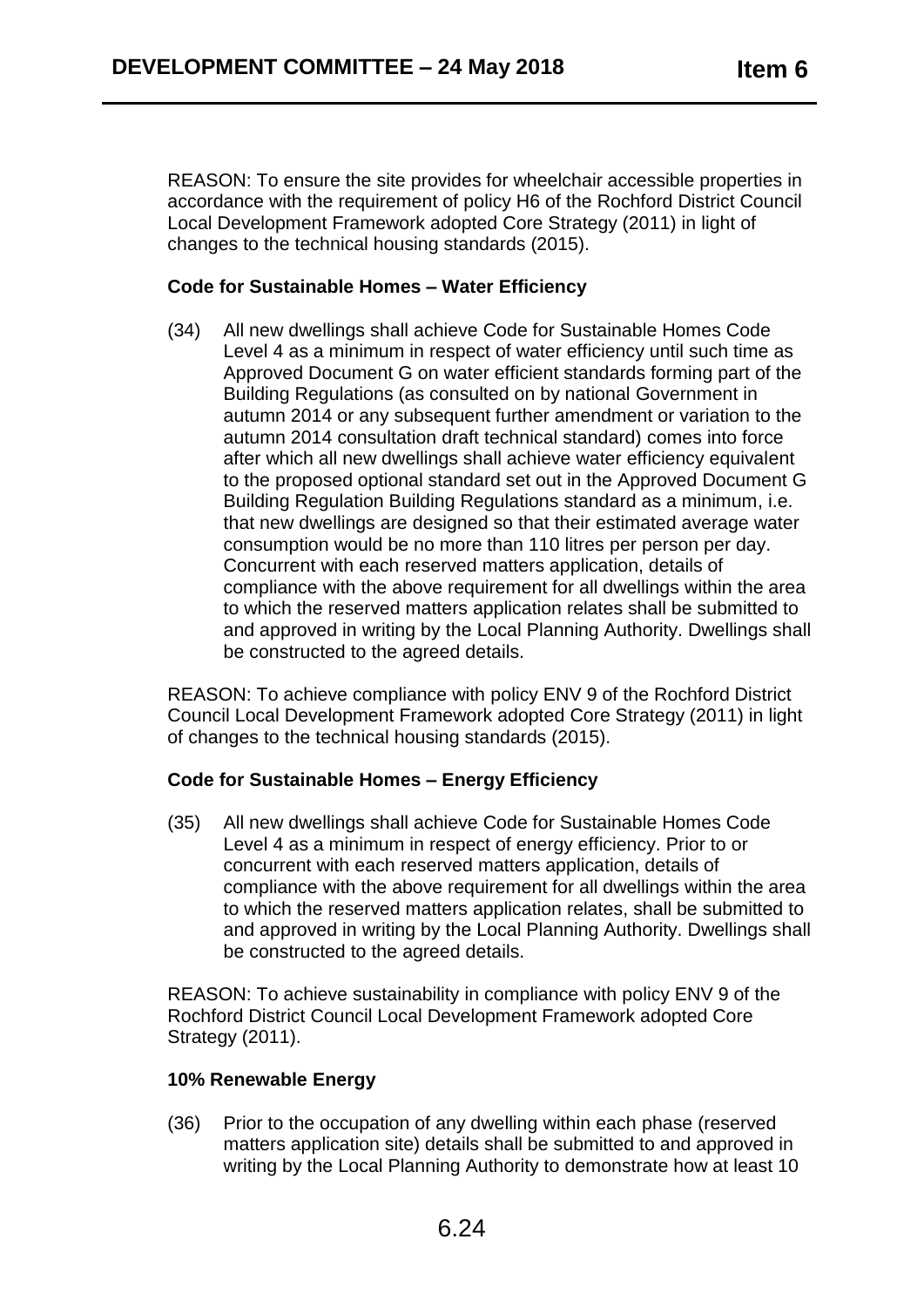per cent of the energy from the development within the phase would be provided from de-centralised and renewable or low carbon sources unless this is not feasible or viable or unless provision of such would be at the expense of provision of a higher specification energy efficient building fabric, in which case a report demonstrating the case and the amount (decentralised/low carbon/renewable energy) that would be provided shall be submitted to and agreed in writing by the Local Planning Authority. The measures as agreed shall be implemented prior to the occupation of the dwellings to which the measures relate.

REASON: To achieve sustainability in compliance with Policy ENV 8 of the Rochford District Council Local Development Framework adopted Core Strategy (2011).

### **Provision of Play Space**

(37) A minimum area of 0.06 hectares for play space shall be provided to the development. Details of equipment proposed shall be submitted to and agreed in writing by the Local Planning Authority prior to provision on site. At least one of the play spaces shall be provided as a local equipped area for play (LEAP).

REASON: To accord with policy SER 6 – South West Hullbridge to the Rochford District Council - Local development Framework Allocations Document (2014) and policy CLT 7 of the Rochford District Council Local Development Framework adopted Core Strategy (2011).

#### **Submission of Details for Bridle Path in Reserved Matters**

(38) The reserved matters referred to in condition 1 above shall include the submission of details for the provision of a bridle path and landscaping to be provided around the overall site to which the development relates. The development shall be implemented in accordance with such details as may be approved.

REASON: To ensure the provision of a bridleway to enhance and integrate the development and public open spaces into the bridleway and local highway network in accordance with policy SER 6 – South West Hullbridge to the Rochford District Council – Local Development Framework Allocations Document 2014.

#### **Protection of Reptiles**

(39) Prior to the commencement of the development (and including ground works) in each phase, a mitigation strategy shall be submitted to and approved in writing by the Local Planning Authority for the protection of reptiles during the construction period. The development shall be implemented in accord with such details as may be agreed.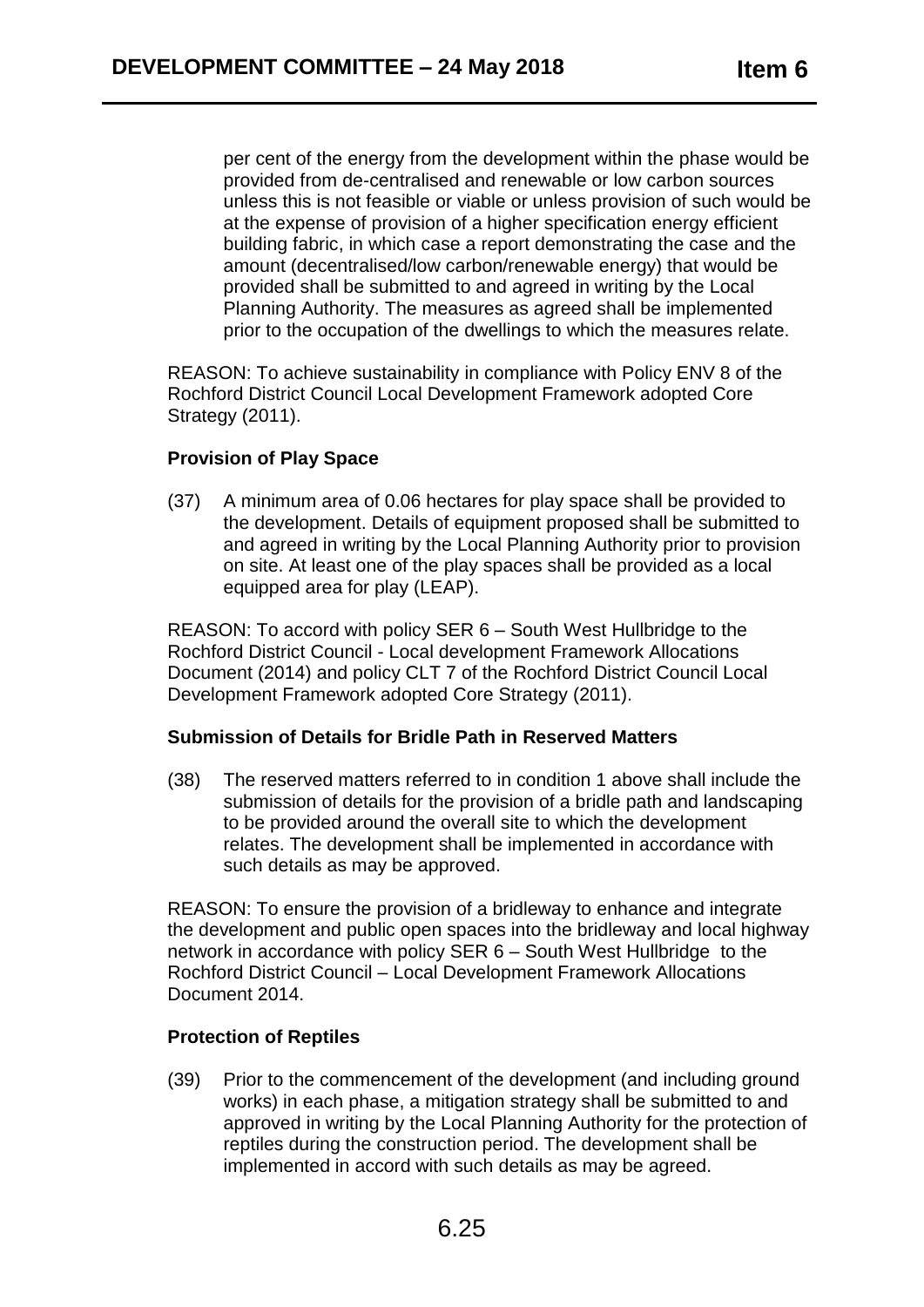REASON and PRE–COMMECMENT REASON: In the interests of ecology and the protection of reptiles during the construction period.

Mom

Matthew Thomas

Assistant Director, Planning and Regeneration Services

**Relevant Development Plan Policies and Proposals**

**Rochford District Council Local Development Framework Allocations Plan Adopted February 2014.**

Policies SER6a, SER6b.

**Rochford District Council Local Development Framework Core Strategy adopted version (December 2011).**

PoliciesRTC3,RTC2,ED1,T8,T7,T6,T5,T3,T2,T1,CLT10,CLT8,CLT7,CLT6,CLT5,CL T4,CLT3,CLT2,CLT1,ENV11,ENV10,ENV9,ENV8,ENV5,ENV4,ENV3,ENV1,GB1,CP 1,H6,H5,H4,H2 and H1.

**Rochford District Council Local Development Framework Development Management Plan adopted 16th December 2014.**

Policies DM1,DM2,DM4,DM5,DM16,DM25,DM26,DM27,DM28,DM29,DM30 and DM31.

Parking Standards: Design and Good practice Supplementary Planning Document adopted December 2010.

Rochford District Council Local Development Framework Supplementary Planning Document 2 Housing Design (January 2007).

Department of Communities and Local Government Technical Housing Standards – nationally described space standard adopted March 2015.

For further information please contact Mike Stranks on:-

Phone: 01702 318 032 Email: Mike.stranks@rochford.gov.uk

If you would like this report in large print, Braille or another language please contact 01702 318111.